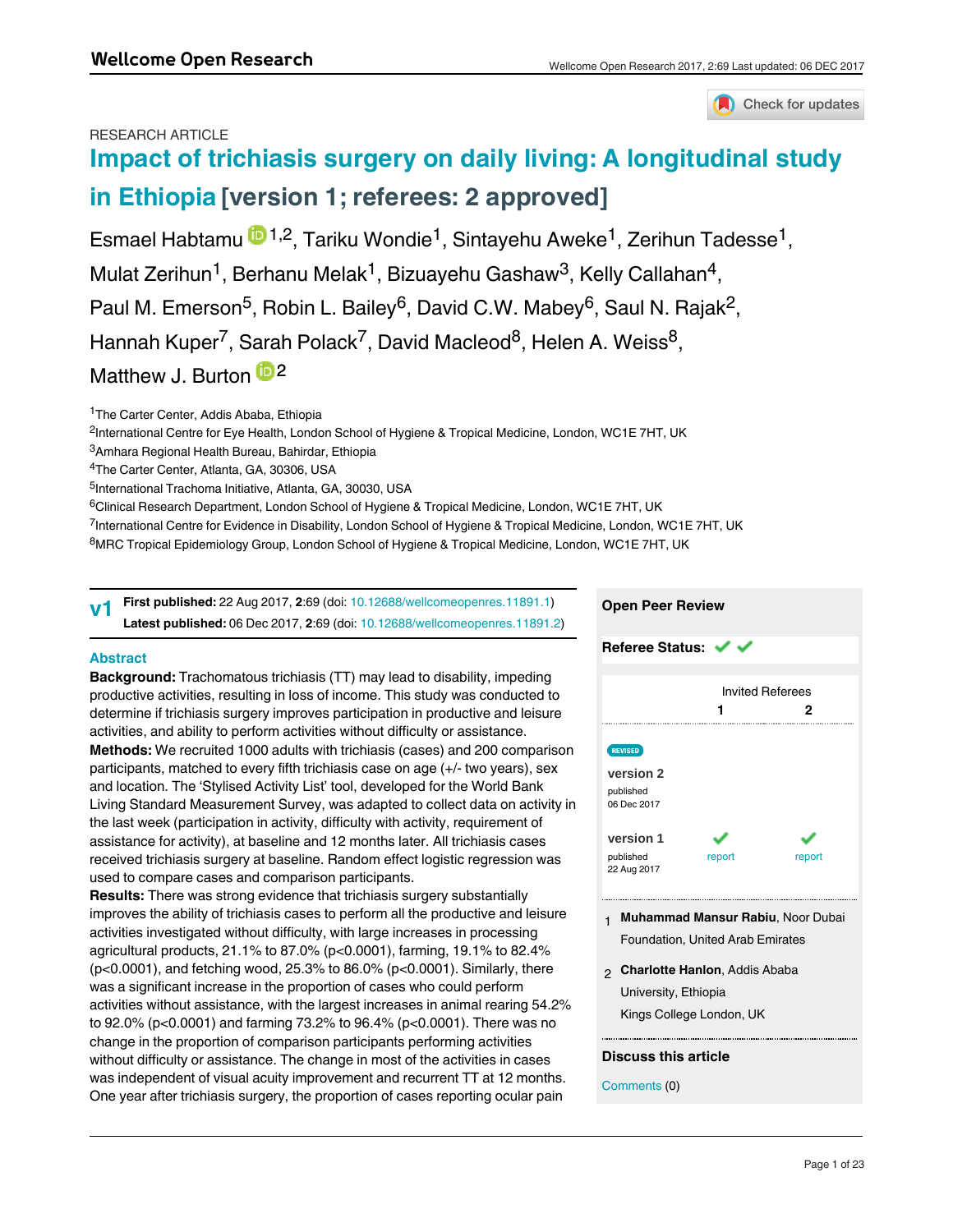reduced from 98.9% to 33.7% (p<0.0001).

**Conclusions:** Eyelid surgery for TT improves functional capabilities regardless of vision gains. These data lend strong support to the view that TT surgery improves function and contributes to improved household income and wealth.

**Corresponding author:** Esmael Habtamu (Esmael.Ali@lshtm.ac.uk)

**Author roles: Habtamu E**: Conceptualization, Formal Analysis, Investigation, Methodology, Project Administration, Supervision, Writing – Original Draft Preparation; **Wondie T**: Investigation, Methodology, Project Administration, Writing – Review & Editing; **Aweke S**: Investigation, Project Administration, Writing – Review & Editing; **Tadesse Z**: Conceptualization, Methodology, Project Administration, Supervision, Writing – Review & Editing; **Zerihun M**: Investigation, Project Administration, Supervision, Writing – Review & Editing; **Melak B**: Investigation, Project Administration, Writing – Review & Editing; **Gashaw B**: Investigation, Project Administration, Supervision, Writing – Review & Editing; **Callahan K**: Conceptualization, Methodology, Supervision, Writing – Review & Editing; **Emerson PM**: Conceptualization, Methodology, Writing – Review & Editing; **Bailey RL**: Conceptualization, Methodology, Supervision, Writing – Review & Editing; **Mabey DCW**: Conceptualization, Methodology, Supervision, Writing – Review & Editing; **Rajak SN**: Conceptualization, Methodology, Supervision, Writing – Review & Editing; **Kuper H**: Conceptualization, Methodology, Supervision, Writing – Review & Editing; **Polack S**: Conceptualization, Methodology, Supervision, Writing – Review & Editing; **Macleod D**: Formal Analysis, Writing – Review & Editing; **Weiss HA**: Conceptualization, Formal Analysis, Methodology, Supervision, Writing – Review & Editing; **Burton MJ**: Conceptualization, Formal Analysis, Funding Acquisition, Investigation, Methodology, Supervision, Writing – Review & Editing

**Competing interests:** No competing interests were disclosed.

**How to cite this article:** Habtamu E, Wondie T, Aweke S *et al.* **Impact of trichiasis surgery on daily living: A longitudinal study in Ethiopia [version 1; referees: 2 approved]** Wellcome Open Research 2017, **2**:69 (doi: [10.12688/wellcomeopenres.11891.1](http://dx.doi.org/10.12688/wellcomeopenres.11891.1))

**Copyright:** © 2017 Habtamu E *et al*. This is an open access article distributed under the terms of the [Creative Commons Attribution Licence](http://creativecommons.org/licenses/by/4.0/), which permits unrestricted use, distribution, and reproduction in any medium, provided the original work is properly cited.

**Grant information:** This work was supported by the Wellcome Trust [098481].

*The funders had no role in study design, data collection and analysis, decision to publish, or preparation of the manuscript.*

**First published:** 22 Aug 2017, **2**:69 (doi: [10.12688/wellcomeopenres.11891.1](http://dx.doi.org/10.12688/wellcomeopenres.11891.1))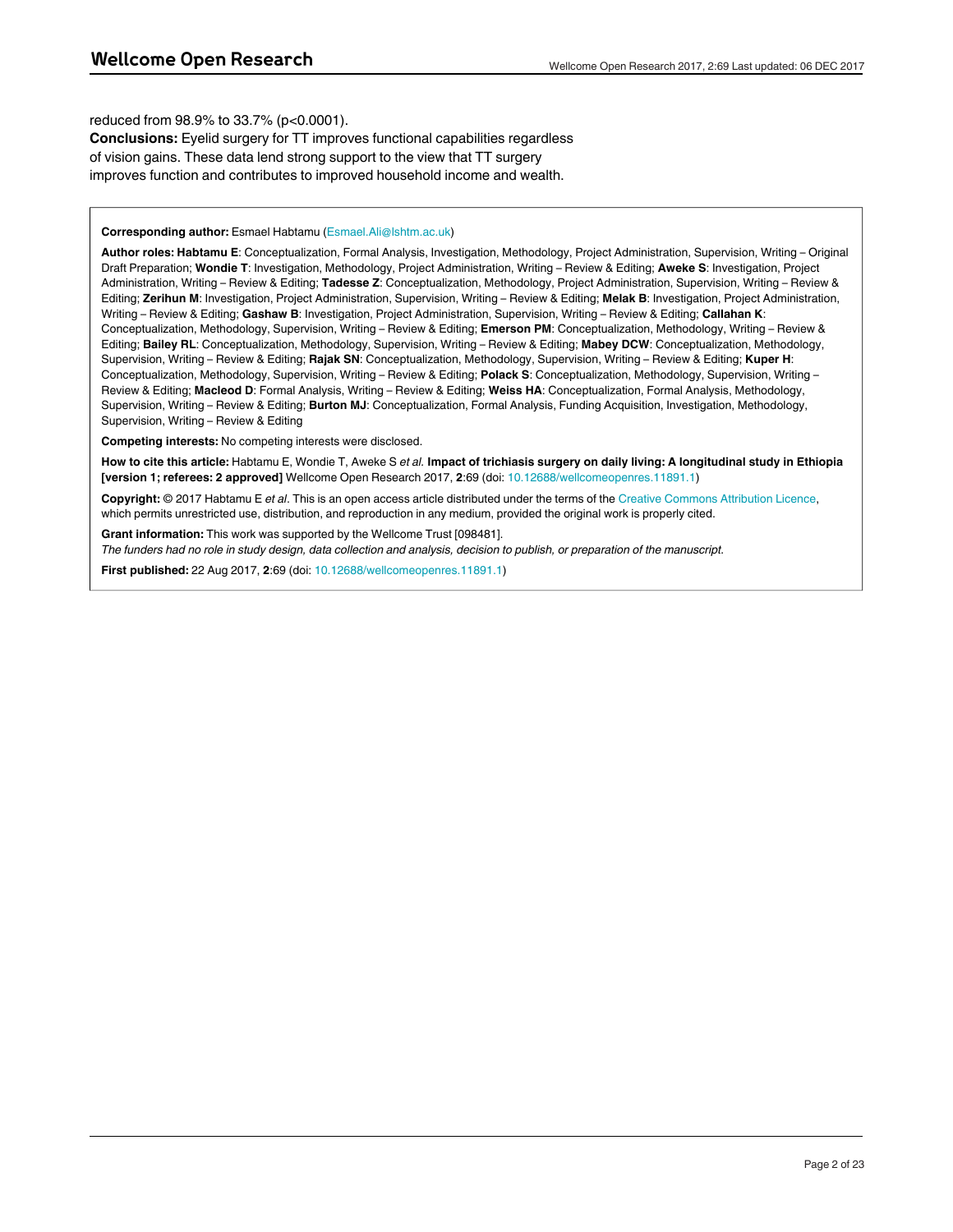## **Introduction**

Trachomatous trichiasis (TT) is the in-turning of the eyelashes towards the eye, which results from progressive conjunctival scarring caused by recurrent infection with *Chlamydia trachomatis.* Trichiasis causes painful abrasion of the cornea, leading to corneal opacification and usually irreversible visual impairment. Approximately 3.2 million people have un-treated trichiasis, and 2.4 million people are visually impaired from trachoma worldwide, of whom 1.2 million are estimated to be irreversibly blind, making trachoma the leading infectious cause of blindness worldwide $1-3$ .

The pain and photophobia from trichiasis may also lead to disability, limiting engagement with productive household and agricultural activities even prior to the development of visual impairment. This can result in loss of income and additional economic pressure on often already deprived households. We have previously reported that TT significantly reduces participation in productive household, outdoor, agricultural and leisure activities, even prior to the development of visual impairment<sup>4</sup>. Moreover, we found that TT cases experienced considerably more difficulty in performing tasks and required extra assistance, compared to their neighbours without TT<sup>[4](#page-16-0)</sup>. Other studies have shown that trichiasis causes considerable functional and physical impairment, inability to work and earn an income<sup>5-7</sup>.

The economic impact of TT affects not just the individual but potentially the whole family. In most trachoma endemic settings, employment opportunities are often limited and household income is mainly generated from agricultural activities. These are carried out by all family members regardless of age and gender. For instance women, who are more frequently affected by TT than men, usually participate in both household and agricultural activities, including caring for family members, cooking, farming and processing agricultural products<sup>[8](#page-16-0)</sup>. In Sub-Saharan Africa, agri-culture accounts for nearly 60% of employment of women<sup>[9](#page-16-0)</sup>.

TT is usually treated with corrective eyelid surgery to stop the abrasive damage to the cornea with the aim of reducing the risk of sight loss<sup>[10](#page-16-0)</sup>. However, the surgery also improves overall wellbeing and the individual's capacity to engage in household and agricultural activities by effectively treating the pain and discomfort from trichiasis $^{11}$ . A longitudinal study in Ethiopia assessed the six-month effect of trichiasis surgery on physical functioning using a locally appropriate questionnaire. This study found that trichiasis surgery increased the proportion of trichiasis patients performing physical activities without difficulty<sup>[7](#page-16-0)</sup>. Other than this, there are no other longitudinal studies measuring the long-term effect TT surgery has on engagement and execution of activities.

The 'Stylised Activity List' was developed for the World Bank's Living Standards Measurement Survey (LSMS) to assess participation in various productive and leisure activities before and after interventions<sup>12</sup>. We have previously reported a case-control study, which adapted this tool to compare a subset of TT cases to controls without TT<sup>4</sup>. The current additional longitudinal comparative study was undertaken to explore the long-term impact of trichiasis

surgery on productive and leisure activity participation, difficulty and required assistance in TT cases, and compare this with the same controls used in the baseline paper (hereafter referred to as comparison participants).

## **Methods**

## Ethical statement

This study was reviewed and approved by the National Health Research Ethics Review Committee of the Ethiopian Ministry of Science and Technology (Reference number, 3.10/573/06), the London School of Hygiene & Tropical Medicine (LSHTM) Ethics Committee (Reference number, 6424), and Emory University Institutional Review Board (Reference number, IRB00067868). Written informed consent in Amharic was obtained prior to enrolment from participants. It was conducted in accordance with the Declaration of Helsinki. If the participant was unable to read and write, the information sheet and consent form were read to them and their consent recorded by thumbprint. Interviews were conducted privately, paper data were archived in a locked cabinet and electronic data were stored on a password-protected computer isolated from the Internet in a secure dedicated study office. Study participants with identified ocular problems were managed as per local protocol.

#### Study design and participants

This longitudinal study was nested within a clinical trial of two alternative surgical treatments for  $TT<sup>13</sup>$ . The study design and participants in this study has been described previously $4,14$  $4,14$ . In summary, we recruited 1000 TT cases into the trial, who were also enrolled into this impact study. Cases were defined as individuals with one or more eyelashes touching the eyeball or with evidence of epilation in either or both eyes in association with tarsal conjunctival scarring. They were identified mainly through community-based screening<sup>15</sup>. Recruitment was done in three districts of West Gojam Zone, Amhara Region, Ethiopia between February and May 2014.

We also recruited 200 comparison participants. These were individuals without clinical evidence or a history of trichiasis (including epilation), who came from households without a family member with trichiasis or a history of trichiasis. Comparison participants were individually matched to every fifth trichiasis case by location, sex and age (+/- two years). The research team visited the sub-village (30–50 households) of the trichiasis case that required a matched control. A list of all potentially eligible people living in the sub-village of the case was compiled with the help of the subvillage administrator. One person was randomly selected from this list using a lottery method, given details of the study and invited to participate if eligible. If a selected individual refused or was ineligible, another was randomly selected from the list. When eligible comparison participants were not identified within the sub-village of the index case, recruitment was done in the nearest neighbouring sub-village, using the same procedures.

### Baseline assessment

Data from TT cases were collected at health facilities at the time of enrolment into the clinical trial, prior to trichiasis surgery. Data from the comparison participants were collected at their homes.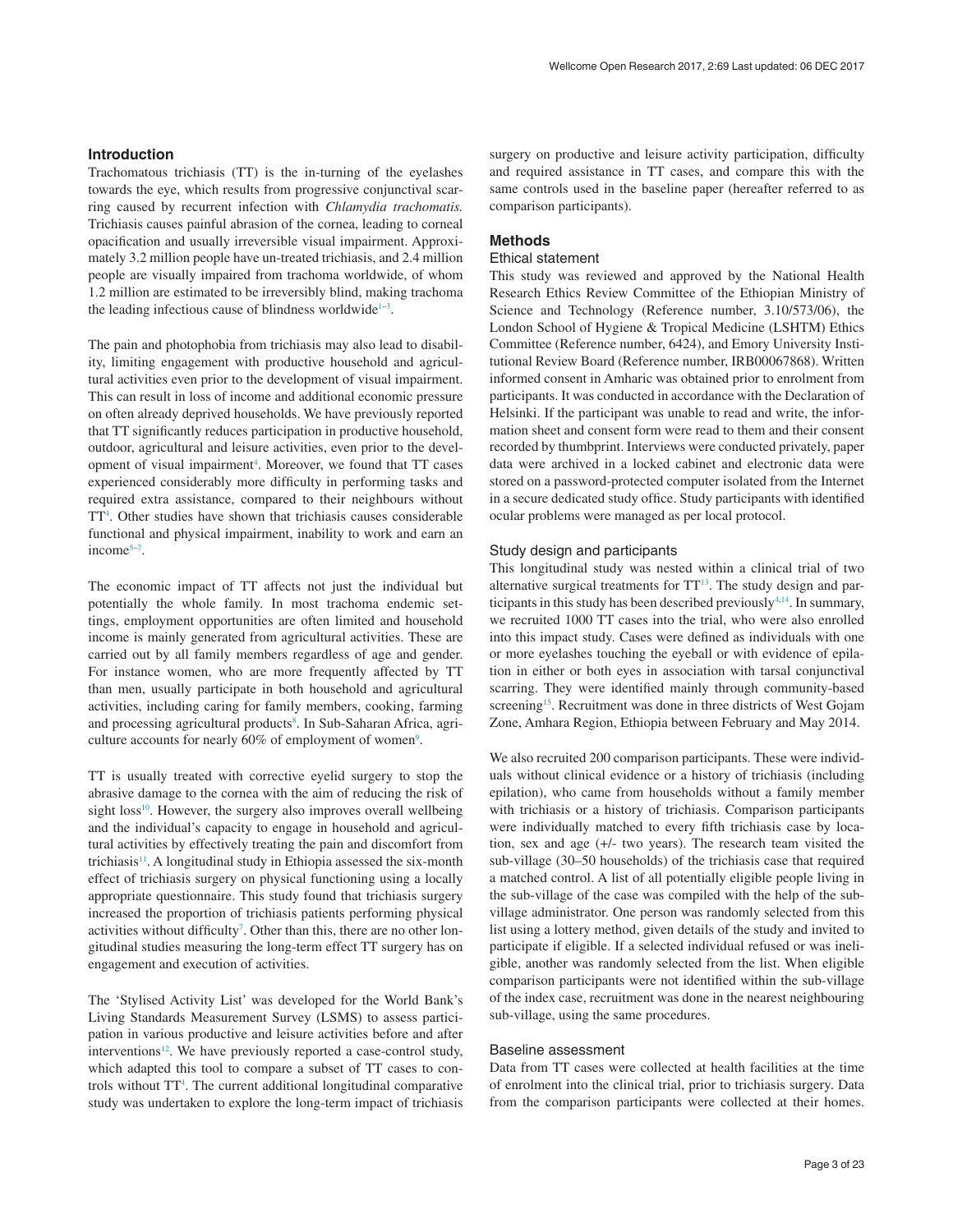Six trained Amharic speaking interviewers collected data from participants using a standardised questionnaire, including sociodemographic variables (age, sex, marital and literacy status), presence of any other health problems in the last month and self-rated socioeconomic status (SES). For self-rated SES, participants were asked to rate the wealth of their household in relation to other households in their village by choosing one of the following options: (1) very poor, (2) poor, (3) average, ([4](#page-16-0)) wealthy or (5) very wealthy<sup>4</sup>.

#### Activity participation data

The ['Stylised Activity List' tool](http://documents.worldbank.org/curated/en/155591468781810134/pdf/multi-page.pdf) developed for the World Bank Living Standard Measurement Survey was used to collect activity par-ticipation data<sup>[12](#page-16-0)</sup>.

This tool contains a list of common activities in different subgroups: household activities, paid work, work for own use, leisure activities and personal activities. Participants were asked if they had participated in each of the activities in the subgroups in the last week. If they had undertaken a specific activity in the last week, they were asked the question *"How much difficulty did you have in doing [Activity] in the last week?"* and asked to choose one of the following options: (0) extreme/not able to do, (1) a lot of difficulty, (2) some difficulty, (3) little difficulty, (4) no difficulty; and another question whether they have done the activity: (1) fully assisted, (2) with some assistance, (3) with no assistance.

### Ocular pain impact data

Data on the impact of ocular pain on daily living were collected through a locally relevant structured questionnaire. This was developed through a focus group discussion with community based TT case screeners (Eye Ambassadors), and then was piloted in two surgical outreaches. Both cases and comparison participants were asked the question: "How often have you experienced eye pain in the last month?", then they were asked to choose an option from a four point scale: "Never", "Occasionally", "Often", "Constantly". Those who reported experiencing any pain in the last month were asked the following five questions, using the same four point scale options (above): *"(1) how often has eye pain interfered with your personal care such as bathing, eating, and dressing?"; "(2) how often has eye pain disturbed your sleep?"; "(3) how often has eye pain interfered with your household work such as cooking, house cleaning, washing clothes, fetching water, fetching firewood, caring for other family members?"; "(4) how often has eye pain affected your agricultural or paid work?", "(5) how often has eye pain affected your participation in social activities such as attending weddings, social meetings, and funerals?"*

## Clinical data

Presenting LogMAR (Logarithm of the Minimum Angle of Resolution) visual acuity at two metres was measured using ["PeekAcuity"](https://www.peekvision.org/peek-apps/#acuity)  [software](https://www.peekvision.org/peek-apps/#acuity) on a Smartphone in a dark room for both cases and comparison participants<sup>16</sup>. An ophthalmic examination was conducted using a 2.5x binocular magnifying loupe and a bright torch.

## Surgical intervention

Immediately after baseline data collection was completed, all cases received trichiasis surgical management. They were randomised to receive either the bilamellar or the posterior lamellar tarsal rotation, which were being compared in the clinical trial<sup>13</sup>. Both surgical procedures involve an incision through the scarred upper eyelid, parallel to and about 3mm above the lid margin, followed by outward rotation and suturing in the corrected position $17$ . Six standardised trichiasis surgeons performed the surgery.

#### Follow-up assessment

Follow-up was conducted approximately one year after enrolment (minimum 10 and maximum 14 months), during the same season as the baseline assessment. For cases, a short reminder letter was sent to attend the 12-month follow-up. Follow-up data were collected for the majority of cases at a health facility. For cases that could not come to the health facility, data were collected during a home visit. Follow-up data were collected on comparison participants at their homes. Participants were interviewed using the same 'Stylised Activity List' and ocular pain impact tool as at baseline, and clinical data were collected using the same procedures by the same interviewers and clinical grader.

#### Analysis

Sample size determination has been reported previously<sup>11,[14](#page-17-0)</sup>. Data were double entered into Access (Microsoft), cleaned in Epidata 3.1 and transferred to Stata 11 (StataCorp) for analysis. Analyses were restricted to participants with both baseline and follow-up data.

The three binary primary outcomes assessed were "participated in activity in last week", "performed activity without difficulty in last week" and "performed activity without any assistance in last week". To generate the latter two outcomes, the "difficulty" and "assistance" question responses were categorised as follows. The "difficulty" question responses were dichotomized into "performed activity with difficulty" (if the participant was not able to do it, had a lot of difficulty, or some difficulty in doing the activity in the last week); and "performed activity without any difficulty" (if the participant had no difficulty in doing the activity in the last week). The "assistance" question responses were dichotomized as "performed activity with assistance" (if the participant performed activity with some assistance or was fully assisted in the last week) and "performed activity without any assistance" (if the participant performed the activity without any assistance).

For ease of presentation, activities were regrouped into productive household activities (cooking and cleaning dishes, house cleaning, washing clothing and looking after family members), productive outdoor activities (animal rearing, farming, processing agricultural products, fetching wood, fetching water, shopping/marketing, travelling), paid work (daily laboring and self employment activities), leisure activities (making social or family visits, attending ceremonies, attending social meetings, engagement in relaxing activities,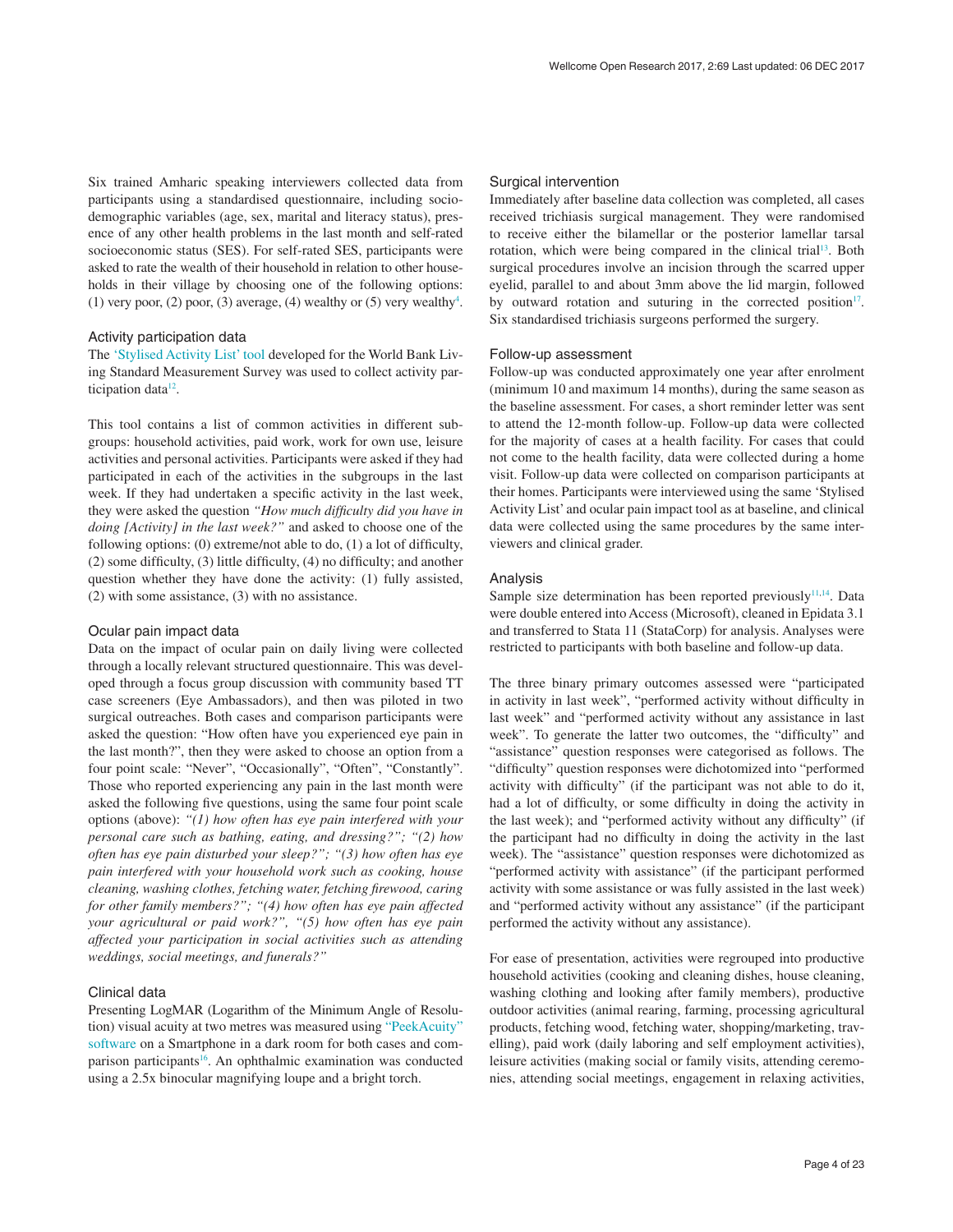such as reading, watching TV, listening to the radio or chatting with friends), and daily activities (eating, bathing, dressing and sleeping). For the combined analysis of these activities in their subgroups, participation was determined by whether an individual participated in at least one of the activities in the subgroup during the last week. Being without difficulty or not requiring assistance was determined at the subgroup level by whether an individual could perform at least one task within the subgroup without reported difficulty or without assistance.

The vision data analyses have been reported previously in detail<sup>11</sup>. Participants were grouped into better vision (improvement of >0.1 LogMAR), same vision (-0.1 to 0.1 LogMAR) and worse vision (deterioration of >0.1 LogMAR) categories in relation to their baseline vision scores. Based on their baseline trichiasis severity, cases were categorized into Minor Trichiasis (<6 lashes or evidence of epilation in  $\langle 1/3$ rd of the lashes) and Major Trichiasis ( $\geq 6$  lashes or evidence of epilation in  $\geq 1/3$ rd of the lashes).

To quantify the difference in the proportion of cases who participate in an activity at baseline and the proportion at follow up, a twosample test of proportion was employed, providing an estimate of the differences in proportion with a 95% confidence interval. This was also performed separately for the comparison group. The same procedure was also applied to compare the proportions of participants with difficulty and requiring assistance at baseline and follow up, among those who report participation in the activity in the last week.

To test whether the increase/decrease in proportion of participants from baseline to follow up in the three outcome measures differed in the cases and comparison group, a random effect logistic regression model was used, with case/non-case status and time point (baseline or follow up) as exposure variables. This model was adjusted for the matching variables (age and sex), and presence of another health problem during the last month, as these factors may confound activity participation, difficulty and assistance requirements. The analysis was not adjusted for village, as neighbourhood comparison participants were used, and it was assumed that village would not affect participation, difficulty and assistance in activities.

An interaction was included between case status and time point, with the p-value for that interaction reported to provide the strength of evidence that the odds ratio relating the odds of participation, doing activity without difficulty and assistance between baseline and follow-up differed between cases and non-cases. These tests of interaction between case/comparison status and time point in the difficulty and assistance data were not possible to analyse in all activities, as some of the proportion changes (between baseline and follow-up) in the comparison participants have inadequate variability. Therefore, in such activities, data analysis was restricted to within the cases to show if any increases or decreases in proportion of cases doing an activity without difficulty and assistance differ between baseline and follow-up. In a further stratified analysis, p-values for interaction between visit and vision change at 12-month follow-up, and visit and TT recurrence status in cases alone were generated to show if any increase or decrease in proportion of cases performing an activity without difficulty and

assistance show a trend across the three group of vision change classifications (better, same and worse); and to see the effect of recurrent TT on activity participation, difficulty and assistance.

A similar two-sample test of proportion analysis was performed to examine whether there was a significant change in the proportion of cases and comparison participants with ocular pain, and its impact on personal care, sleep, household, paid, agricultural and social activities. For this analysis among the four response options in the ocular pain impact data; "occasionally", "often" and "constantly" were combined to create a binary variable with the "Never" option. Random effect ordinal logistic regression model was used to show if there is a trend of increase or decrease in the proportion of cases and comparison participants (separately) with negative reported impact of ocular pain (ordered variable as none, occasionally, often and constantly) on daily living between baseline and follow-up. Then p-values for interaction between visit and case/comparison status were calculated to show if any increase or decrease in proportion of participants with no pain or no negative impact of ocular pain on daily living between baseline and follow-up significantly differ between cases and comparison participants. P-value <0.05 was considered statistically significant in this study.

## **Results**

#### Demographic and clinical characteristics

At baseline, 1000 TT cases and 200 comparison participants were recruited. At the 12-month follow-up, complete activity participation data were collected from 980 (98%) cases and 198 (98%) comparison participants. The baseline demographic and clinical characteristics of cases and comparison participants seen at 12-months have been reported previously<sup>11</sup>. In summary, cases and comparison participants were adequately matched for age, but there were significantly more females among the comparison participants  $(84.3\%)$  than the cases  $(76.4\%, p=0.02)$ . Compared to the comparison participants, the trichiasis cases were more likely to be illiterate ( $p=0.008$ ), widowed or divorced ( $p<0.0001$ ), be from poorer households (p<0.0001), and report another health problem in the past month  $(p<0.0001)$ . The majority of the comparison participants (97%) had normal vision  $(\geq 6/18)$ , while about  $36\%$  of cases had visual impairment  $\left( \frac{5}{18} \right)$  and significantly lower contrast sensitivity score (p<0.0001).

#### Activity participation

Between baseline and one year after surgery there was a significant increase in the proportion of cases participating in activities during the previous week for five of the seven productive outdoor activities assessed: farming by 5.7% (95% CI, 1.3–10.3%; p=0.01), processing agricultural products by 18.1% (95% CI, 13.7–22.4%; p<0.0001), fetching wood by 23.6% (95% CI, 19.3–27.9%; p<0.0001), fetching water by 5.4% (95% CI, 1.6–9.3%; p=0.006) and traveling by 9.5% (95% CI, 5.1–13.8%, p<0.0001). The only other activity that showed a marked increase in participation among cases was the leisure activity attending ceremonies, which increased by 27.5% (95% CI, 23.4–31.6%; p<0.0001).

However, when the relative changes in activity participation among the cases and the comparison participants are compared, there are few marked differences ([Table 1\)](#page-5-0). To analyse this, we tested the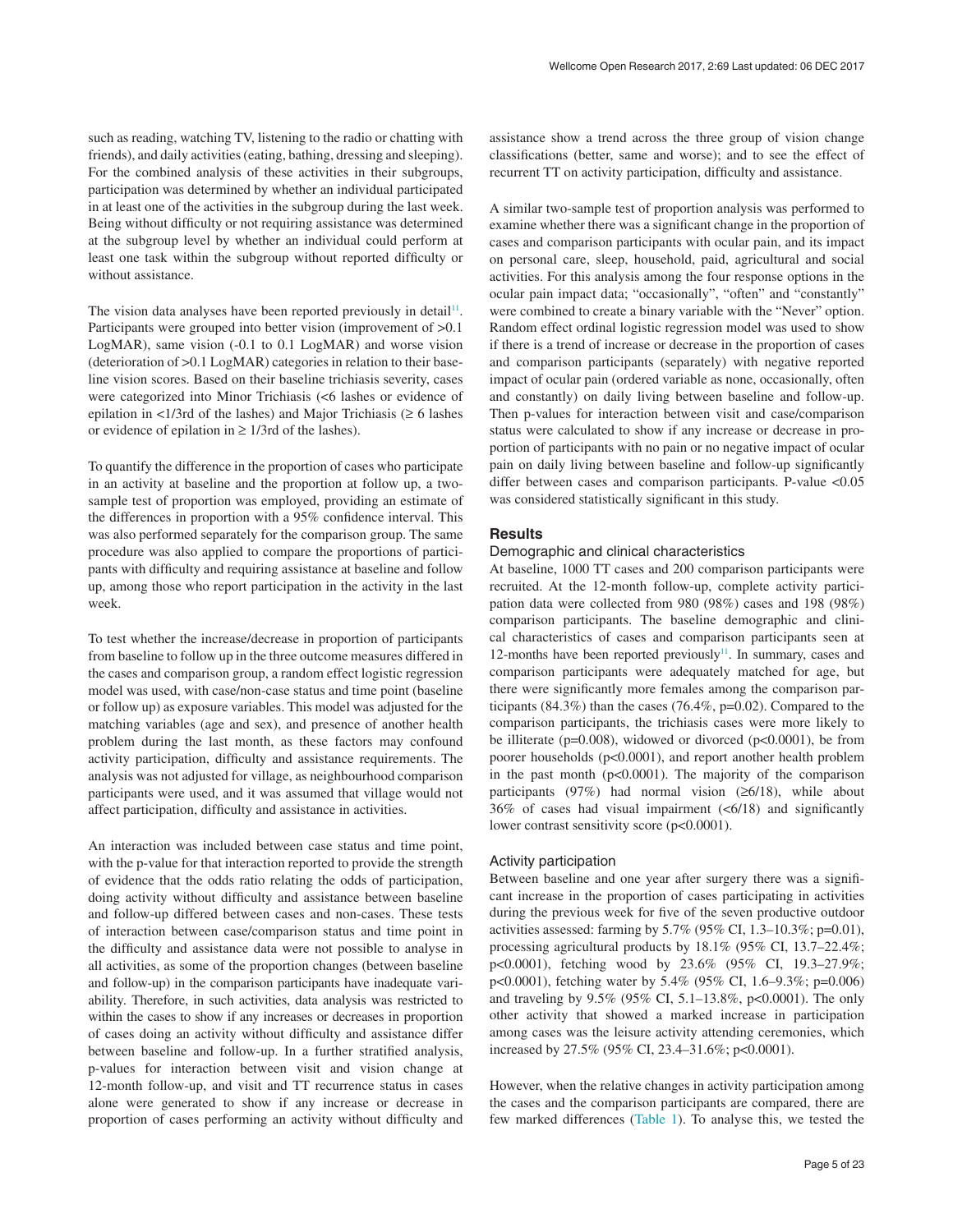|                                                         |                  |                  |             |                  |                   | Performed activity in the last week  |                      |
|---------------------------------------------------------|------------------|------------------|-------------|------------------|-------------------|--------------------------------------|----------------------|
| <b>Activity</b>                                         |                  | <b>Baseline</b>  |             | <b>Follow-up</b> | <b>Diff</b>       | (95% CI)                             | P-value <sup>a</sup> |
|                                                         | $\boldsymbol{n}$ | (%)              | $\mathbf n$ | (%)              |                   |                                      |                      |
| <b>Productive household activities</b>                  |                  |                  |             |                  |                   |                                      |                      |
| Cooking and cleaning dishes<br>Cases<br>CPs             | 740<br>168       | (75.5)<br>(84.8) | 714<br>165  | (72.9)<br>(83.3) | $-2.6$<br>$-1.5$  | $(-6.53 - 1.22)$<br>$(-0.87 - 5.67)$ | 0.95                 |
| House cleaning<br>Cases<br>CPs                          | 708<br>167       | (72.2)<br>(84.3) | 707<br>165  | (72.1)<br>(83.3) | $-0.1$<br>$-0.1$  | $(-0.40 - 0.39)$<br>$(-0.83 - 0.62)$ | ÷,                   |
| Washing clothing<br>Cases<br>CPs                        | 382<br>129       | (39.0)<br>(65.1) | 373<br>109  | (38.1)<br>(55.0) | $-0.9$<br>$-10.1$ | $(-5.22 - 3.39)$<br>$(-19.7, -0.51)$ | 0.05                 |
| Looking after family member<br>Cases<br>CPs             | 673<br>136       | (68.7)<br>(68.7) | 706<br>170  | (72.0)<br>(85.9) | 3.3<br>17.2       | $(-0.67 - 7.41)$<br>$(9.09 - 25.2)$  | 0.0002               |
| <b>Productive outdoor activities</b>                    |                  |                  |             |                  |                   |                                      |                      |
| Animal rearing<br>Cases<br>CPs                          | 675<br>163       | (68.9)<br>(82.3) | 666<br>163  | (68.0)<br>(82.3) | $-0.9$<br>0.0     | $(-5.03 - 3.20)$                     | 0.80                 |
| Farming<br>Cases<br><b>CPs</b>                          | 466<br>118       | (47.6)<br>(59.6) | 522<br>162  | (53.3)<br>(81.8) | 5.7<br>22.2       | $(1.29 - 10.3)$<br>$(13.5 - 30.9)$   | $\overline{a}$       |
| Processing agricultural products<br>Cases<br><b>CPs</b> | 455<br>159       | (46.4)<br>(80.3) | 632<br>190  | (64.5)<br>(96.0) | 18.1<br>15.7      | $(13.7 - 22.4)$<br>$(9.47 - 21.8)$   | 0.02                 |
| Fetching wood<br>Cases<br><b>CPs</b>                    | 376<br>152       | (38.4)<br>(76.8) | 607<br>168  | (61.9)<br>(84.8) | 23.6<br>8.0       | $(19.3 - 27.9)$<br>$(3.64 - 15.8)$   | 0.06                 |
| Fetching water<br>Cases<br><b>CPs</b>                   | 703<br>170       | (71.7)<br>(85.9) | 756<br>185  | (77.1)<br>(93.4) | 5.4<br>7.5        | $(1.55 - 9.26)$<br>$(1.62 - 13.5)$   | 0.08                 |
| Shopping/marketing<br>Cases<br><b>CPs</b>               | 563<br>151       | (57.4)<br>(76.3) | 534<br>143  | (54.5)<br>(72.2) | $-2.9$<br>$-4.1$  | $(-7.53 - 1.43)$<br>$(-12.6 - 4.56)$ | 0.70                 |
| Travelling<br>Cases<br>CPs                              | 365<br>116       | (37.2)<br>(58.6) | 458<br>140  | (46.7)<br>(70.7) | 9.5<br>12.1       | $(5.14 - 13.8)$<br>$(2.78 - 21.5)$   | 0.52                 |
| <b>Paid work</b>                                        |                  |                  |             |                  |                   |                                      |                      |
| Daily labouring<br>Cases<br><b>CPs</b>                  | 47<br>4          | (4.80)<br>(2.02) | 38<br>1     | (3.88)<br>(0.51) | $-0.92$<br>$-1.5$ | $(-2.72 - 0.88)$<br>$(-3.71 - 0.68)$ | 0.27                 |
| Self employment <sup>+</sup><br>Cases<br><b>CPs</b>     | 147<br>25        | (15.0)<br>(12.6) | 151<br>27   | (15.4)<br>(13.6) | 0.4<br>1.0        | $(-2.77 - 3.59)$<br>$(-5.64 - 7.66)$ | 0.80                 |

#### <span id="page-5-0"></span>**Table 1. Change in activity participation of cases and comparison participants between baseline and 12-month follow-up.**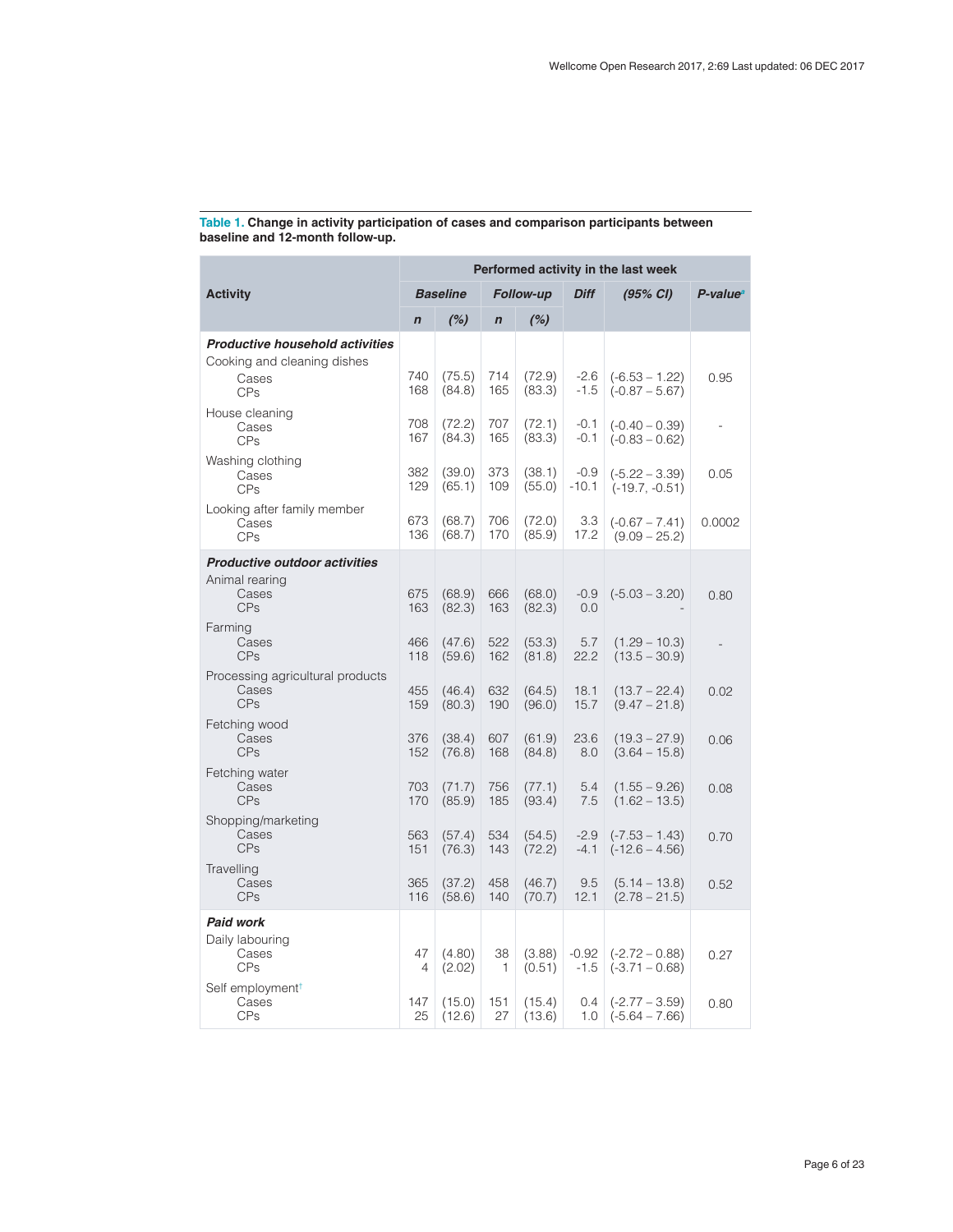<span id="page-6-0"></span>

|                                                     |             |                  |             |                  |             | Performed activity in the last week                      |                      |
|-----------------------------------------------------|-------------|------------------|-------------|------------------|-------------|----------------------------------------------------------|----------------------|
| <b>Activity</b>                                     |             | <b>Baseline</b>  |             | <b>Follow-up</b> | <b>Diff</b> | (95% CI)                                                 | P-value <sup>®</sup> |
|                                                     | $\mathbf n$ | (%)              | $\mathbf n$ | (%)              |             |                                                          |                      |
| Leisure activities<br>Social visits<br>Cases<br>CPs | 683<br>148  | (69.7)<br>(74.7) | 702<br>181  | (71.6)<br>(91.4) |             | $1.9$ (-2.09 – 5.97)<br>$16.7$ $(9.47 - 23.9)$           | 0.0002               |
| Attending ceremonies<br>Cases<br>CPs                | 235<br>59   | (24.0)<br>(29.8) | 504<br>103  | (51.5)<br>(52.0) | 22.2        | $27.5$ $(23.4 - 31.6)$<br>$(12.8 - 31.7)$                | 0.24                 |
| Attending social meetings<br>Cases<br>CPs           | 107<br>31   | (10.9)<br>(15.7) | 131<br>30   | (15.2)           |             | $(13.4)$ 2.5 $(-0.44 - 5.34)$<br>$-0.5$ $(-7.62 - 6.61)$ | 0.32                 |
| Relaxing activities <sup>b</sup><br>Cases<br>CPs    | 186<br>64   | (19.0)<br>(32.3) | 210<br>63   | (31.8)           |             | $(21.4)$ 2.4 $(-1.10 - 6.00)$<br>$-0.5$ $(-9.70 - 8.69)$ | 0.37                 |

CPs = Comparison Participants; Diff = Difference of proportions between 12-month follow-up and baseline, calculated using two sample test of proportions.

a p-values for interaction between visit and case/comparison status; calculated using random effect logistic regression model by including interaction term between cases/comparison status and time point, and adjusted for age, gender and self-reported health problem in the last month to show whether non-active cases at baseline are more or less likely to become active at follow-up than comparison participant who were non-active at baseline; <sup>b</sup> Listening to radio, Reading, Watching TV; <sup>†</sup> Selling Goods.

relative likelihood of cases and comparison participants who did not participate in a specific activity at baseline subsequently participating in the activity at 12-months. For most activities there was no difference (p values in [Table 1\)](#page-5-0). The exceptions were firstly fetching wood, which was slightly more frequent among the cases (borderline significance, p=0.06); secondly, processing agricultural products (p=0.02), looking after a family member (p=0.0002) and making social visits (p=0.0002) were relatively more frequent in the comparison participants at 12-months; thirdly participation in washing clothes reduced in both groups at 12-months and was slightly less frequent in the comparison participants (borderline significance, p=0.05) [\(Table 1\)](#page-5-0).

#### Performing activity without difficulty

The proportion of participants performing the different activities without any difficulty at baseline and at 12-months, and the change between the two time points are presented in [Table 2.](#page-7-0) At baseline, the proportion of cases performing activities without difficulty was low for productive household activities (range  $16.1-55.1\%$ ), productive outdoor activities (range 19.1–31.6%), and paid work (range 25.5–27.2%). The exception was leisure activities (range 46.8–73.7%), [Table 2](#page-7-0). However, there was strong evidence that trichiasis surgery improves the ability of trichiasis cases to perform all the activities investigated without difficulty. The increases for productive activities ranged from 33.1% to 65.9%, for paid work they ranged from 58.2% to 61.3% and for leisure activities they ranged from 22.5% to 41.3%. The largest increases were observed in productive outdoor activities: processing agricultural products increased by 65.9% (95% CI, 61.4–70.5%; p<0.0001), farming by 63.3% (95% CI, 58.4–68.1%; p<0.0001) and fetching wood by

60.7% (95% CI, 55.5–65.9%; p<0.0001), [Table 2.](#page-7-0) In contrast, the comparison participants reported very little change in their ability to perform activities without difficulty. The analysis for interaction between visit and case/comparison participant status showed that for nearly all investigated activities, cases experienced a substantial reduction in difficulty one year after trichiasis surgery, relative to the comparison participants [\(Table 2\)](#page-7-0).

In a combined subgroup analysis of activities, there was a significant increase in the proportion of trichiasis cases performing productive household activities (37.4%; 95% CI, 33.4–41.4%; p=0.0007), productive outdoor activities (45.6%; 95% CI 41.8– 49.5%, p<0.0001), paid work (57.5%; 95% CI, 49.5–65.5%, p<0.0001), and leisure activities (25.1%; 95% CI, 21.5–28.7%, p=0.0008) without any difficulty one year after trichiasis surgery.

#### Performing activity without assistance

At baseline, trichiasis cases were less likely to perform activities without assistance, than the comparison participants [\(Table 3](#page-9-0)). However, one year after TT surgery, there was a significant increase in the proportion of cases who could perform activities without assistance, with the increases ranging from 6.4–7.5% for paid work, 1.4–37.8% for productive activities and 0.1–3.8% for leisure activities. The largest increases observed were in animal rearing 37.8% (95% CI, 33.5–42.1%; p<0.0001) and farming 23.2% (95% CI, 18.8%–27.5%; p<0.0001), [Table 3](#page-9-0). The comparison participants reported very little change in their ability to perform activities without assistance. The analysis for interaction between visit and case/comparison participant status showed that for nearly all investigated activities cases experienced a substantial reduction in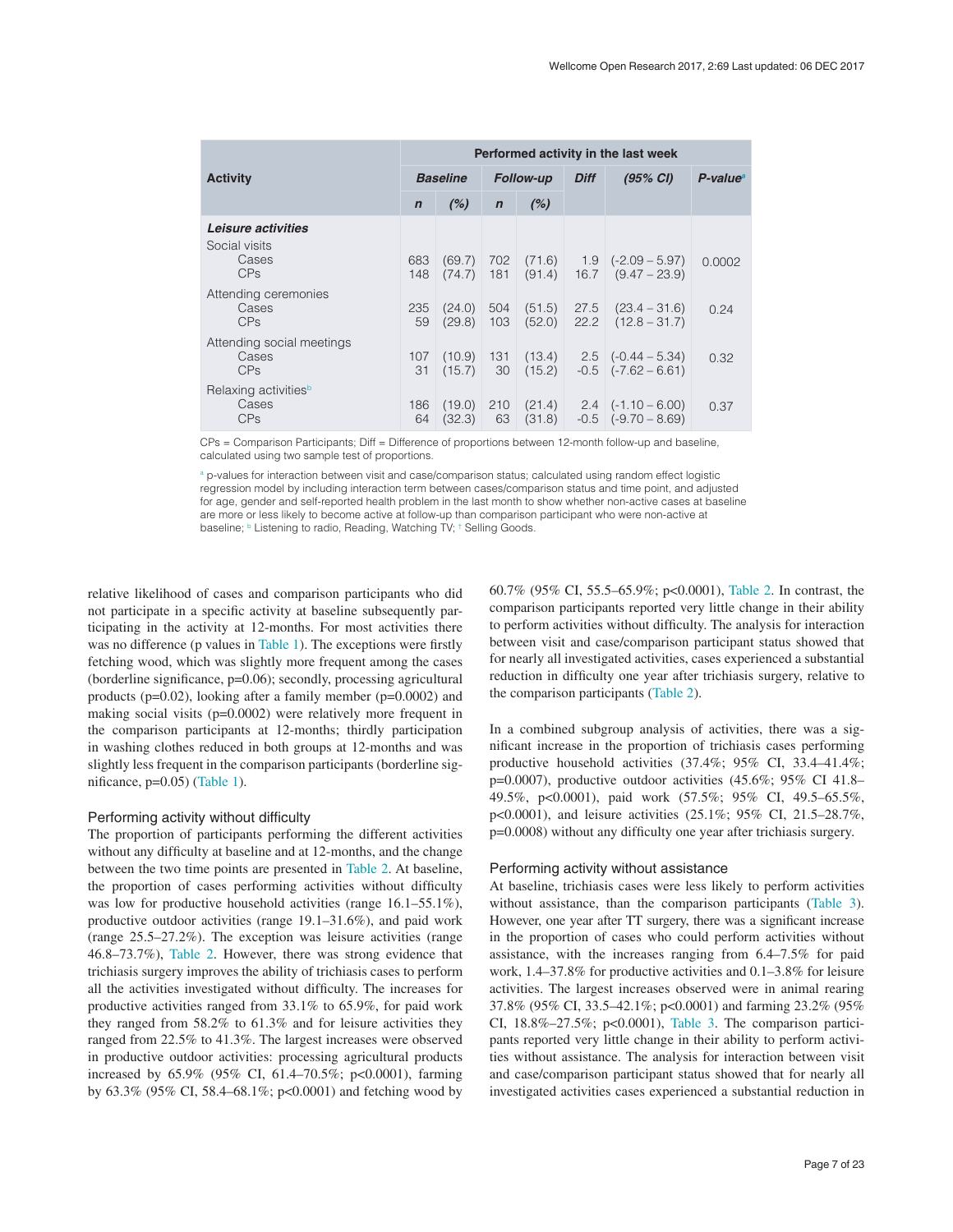#### <span id="page-7-0"></span>**Table 2. Change in performing activities without difficulty between baseline and 12 month follow-up in cases and comparison participants.**

|                                                         |                    |                  | Performed activity without difficulty |                  |                |                                      |                      |
|---------------------------------------------------------|--------------------|------------------|---------------------------------------|------------------|----------------|--------------------------------------|----------------------|
| <b>Activity</b>                                         | <b>Baseline</b>    |                  | <b>Follow-up</b>                      |                  |                |                                      |                      |
|                                                         | n/N                | (%)              | n/N                                   | $(\%)$           | <b>Diff</b>    | (95% CI)                             | P-value <sup>a</sup> |
| <b>Productive household activities</b>                  |                    |                  |                                       |                  |                |                                      |                      |
| Cooking and cleaning dishes<br>Cases<br><b>CPs</b>      | 119/740<br>164/168 | (16.1)<br>(97.6) | 485/714<br>157/165                    | (67.9)<br>(95.2) | 51.8<br>$-2.4$ | $(47.5 - 56.2)$<br>$(-6.47 - 1.54)$  | < 0.0001             |
| House cleaning<br>Cases<br><b>CPs</b>                   | 155/708<br>164/167 | (21.9)<br>(98.2) | 550/707<br>159/165                    | (77.8)<br>(96.4) | 55.9<br>$-1.8$ | $(51.6 - 60.2)$<br>$(-5.33 - 1.65)$  | < 0.0001             |
| Washing clothing<br>Cases<br><b>CPs</b>                 | 133/382<br>128/129 | (34.8)<br>(99.2) | 320/375<br>110/110                    | (85.3)<br>(100)  | 50.5<br>0.8    | $(44.5 - 56.5)$<br>$(-0.84 - 2.29)$  | < 0.0001c            |
| Looking after family member<br>Cases<br><b>CPs</b>      | 371/673<br>135/136 | (55.1)<br>(99.3) | 623/706<br>168/170                    | (88.2)<br>(98.8) | 33.1<br>$-0.5$ | $(28.7 - 37.6)$<br>$(-2.61 - 1.72)$  | 0.02                 |
| <b>Productive outdoor activities</b>                    |                    |                  |                                       |                  |                |                                      |                      |
| Animal rearing<br>Cases<br>CPs                          | 204/675<br>159/163 | (30.2)<br>(97.5) | 553/666<br>157/163                    | (83.0)<br>(96.3) | 52.8<br>$-1.2$ | $(48.3 - 57.3)$<br>$(-4.97 - 2.51)$  | < 0.0001             |
| Farming<br>Cases<br>CPs                                 | 89/466<br>118/118  | (19.1)<br>(100)  | 430/522<br>153/162                    | (82.4)<br>(94.4) | 63.3<br>$-5.6$ | $(58.4 - 68.1)$<br>$(-9.08 - -2.20)$ | < 0.0001c            |
| Processing agricultural products<br>Cases<br><b>CPs</b> | 96/455<br>158/159  | (21.1)<br>(99.4) | 551/633<br>182/190                    | (87.0)<br>(95.8) | 65.9<br>$-3.6$ | $(61.4 - 70.5)$<br>$(-6.69 - 0.47)$  | < 0.0001             |
| Fetching wood<br>Cases<br>CPs                           | 95/376<br>148/152  | (25.3)<br>(97.4) | 522/607<br>161/168                    | (86.0)<br>(95.8) | 60.7<br>$-1.6$ | $(55.5 - 65.9)$<br>$(-5.49 - 2.41)$  | < 0.0001             |
| Fetching water<br>Cases<br>CPs                          | 222/703<br>165/170 | (31.6)<br>(97.1) | 612/756<br>176/185                    | (80.9)<br>(95.1) | 49.3<br>$-2.0$ | $(44.9 - 53.8)$<br>$(-5.93 - 2.08)$  | < 0.0001             |
| Shopping/Marketing<br>Cases<br><b>CPs</b>               | 145/563<br>147/151 | (25.7)<br>(97.3) | 427/536<br>138/143                    | (79.7)<br>(96.5) | 54.0<br>$-0.8$ | $(48.9 - 58.9)$<br>$(-4.80 - 3.10)$  | < 0.0001             |
| Travelling<br>Cases<br><b>CPs</b>                       | 93/365<br>114/116  | (25.5)<br>(98.3) | 367/458<br>135/140                    | (80.1)<br>(96.4) | 54.6<br>$-1.9$ | $(48.9 - 60.4)$<br>$(-5.73 - 0.20)$  | 0.0001               |
| Paid work                                               |                    |                  |                                       |                  |                |                                      |                      |
| Daily labouring<br>Cases<br><b>CPs</b>                  | 12/47<br>4/4       | (25.5)<br>(100)  | 33/38<br>1/1                          | (86.8)<br>(100)  | 61.3<br>0.0    | $(44.8 - 77.8)$                      | 0.34c                |
| Self employment <sup>+</sup><br>Cases<br><b>CPs</b>     | 40/147<br>24/25    | 27.2<br>(96.0)   | 129/151<br>27/27                      | 85.4<br>(100)    | 58.2<br>0.4    | $(49.1 - 67.3)$<br>$(-3.68 - 11.7)$  | 0.0001c              |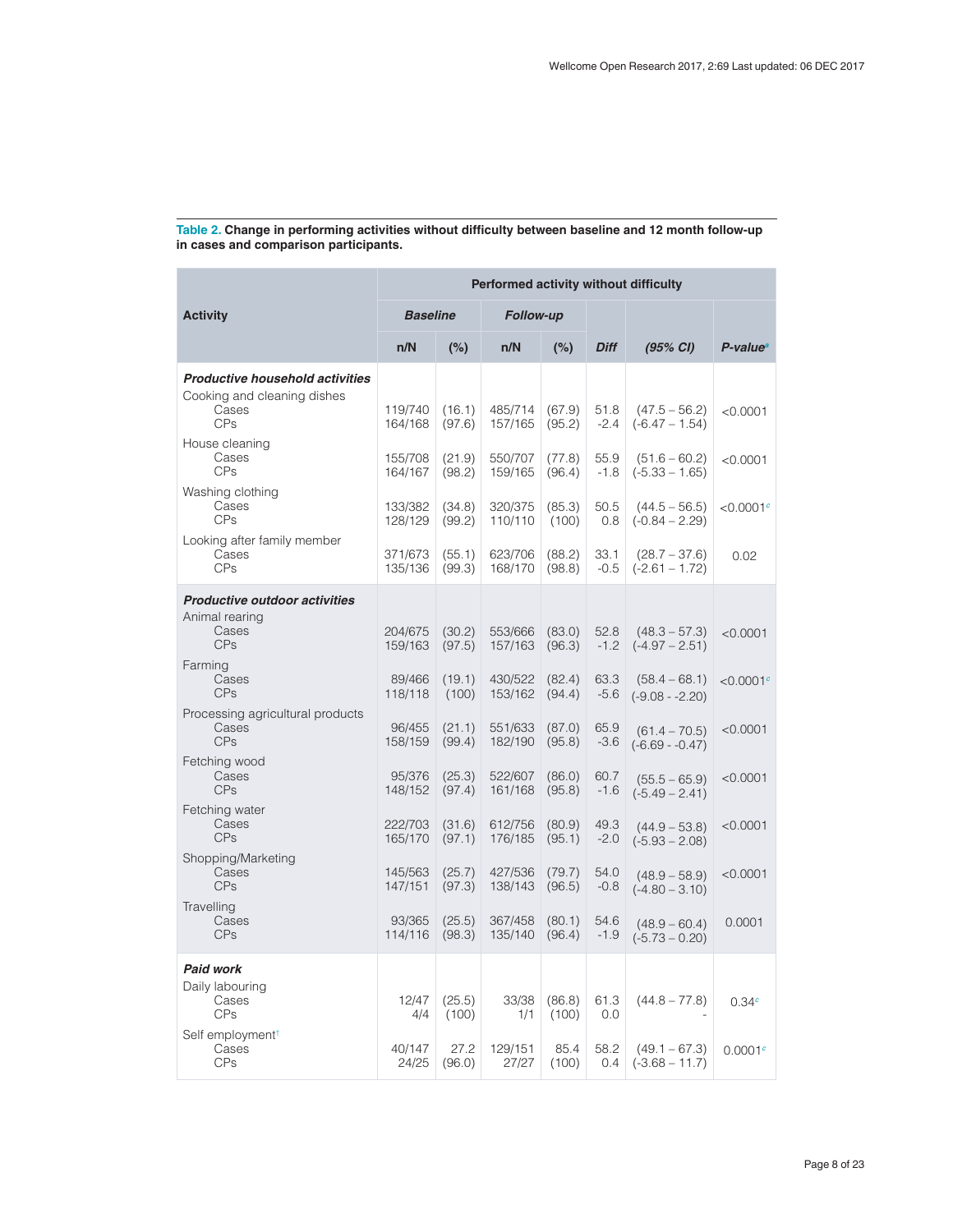<span id="page-8-0"></span>

|                                                     |                    |                  | Performed activity without difficulty |                  |                |                                            |                      |
|-----------------------------------------------------|--------------------|------------------|---------------------------------------|------------------|----------------|--------------------------------------------|----------------------|
| <b>Activity</b>                                     | <b>Baseline</b>    |                  | <b>Follow-up</b>                      |                  |                |                                            |                      |
|                                                     | n/N                | (%)              | n/N                                   | (%)              | <b>Diff</b>    | (95% CI)                                   | P-value <sup>a</sup> |
| Leisure activities<br>Social visits<br>Cases<br>CPs | 441/683<br>146/148 | (64.6)<br>(98.6) | 644/703<br>175/181                    | (91.6)<br>(96.7) | 27.0           | $(22.9 - 31.2)$<br>$-1.9$ $(-5.17 - 1.24)$ | 0.0006               |
| Attending ceremonies<br>Cases<br>CPs                | 110/235<br>59/59   | (46.8)<br>(100)  | 445/505<br>101/103                    | (88.1)<br>(98.1) | 41.3           | $(34.3 - 48.3)$<br>$-1.9$ $(-4.61 - 0.72)$ | < 0.0001c            |
| Attending social meetings<br>Cases<br>CPs           | 65/107<br>31/31    | (57.9)<br>(100)  | 126/131<br>30/30                      | (96.2)<br>(100)  | 38.3<br>0.0    | $(28.3 - 48.1)$                            | 0.0005c              |
| Relaxing activities <sup>b</sup><br>Cases<br>CPs    | 137/186<br>62/64   | (73.7)<br>(96.9) | 203/211<br>62/63                      | (96.2)<br>(98.4) | 22.5<br>1.5    | $(15.7 - 29.4)$<br>$(-3.72 - 6.80)$        | 0.23                 |
| Daily activities<br>Cases<br>CPs                    | 665/980<br>196/198 | (67.9)<br>(99.0) | 925/980<br>195/198                    | (94.4)<br>(98.5) | 26.5<br>$-0.5$ | $(23.3 - 29.8)$<br>$(-2.70 - 1.69)$        | 0.005                |

CPs = Comparison Participants; Diff = Difference of proportions between 12-month follow-up and baseline, calculated using two sample test of proportions.

a p-values for interaction between time point and case/comparison status; calculated using random effect logistic regression model adjusted for age, gender and self-reported health problem in the last one month to show if any increase or decrease in performing an activity without difficulty from baseline to follow-up differ between cases and comparison participants; b Listening to radio, Reading, Watching TV; † Selling Goods; op-values calculated using random effect logistic regression model to show if any increase or decrease in proportion of cases doing an activity without difficulty differ between baseline and follow-up after adjusting for potential confounders: age, gender and self-reported health problem in the last one month. This analysis is used for variables with inadequate variability in the proportion of comparison participants for interaction analysis between time point and case/comparison status.

need for assistance one year after trichiasis surgery, relative to the comparison participants, [Table 3.](#page-9-0)

In a combined subgroup analysis of activities, there was an increase one year after trichiasis surgery in the proportion of trichiasis cases performing productive household activities (5.7%; 95% CI, 3.7–7.6%, p<0.0001), productive outdoor activities (5.8%; 95% CI, 3.9–7.6%, p<0.0001), paid work (6.6%; 95% CI 2.2–11.0%, p=0.03), and leisure activities (1.9%; 95% CI, 0.6–3.1%, p=0.02) without assistance.

#### Effect of vision change on difficulty and assistance

We examined whether the increase in proportion of case performing an activity without difficulty or assistance showed a trend across the three groups of vision changes, [Table 4](#page-11-0). The improvement in processing agricultural products (p=0.006), cooking and cleaning dishes (p=0.03), animal rearing (p=0.03 and making social visits (p=0.03) without difficulty was significantly greater among people who experienced improvement in their visual acuity, compared to those with unchanged or worse vision. For most other activities, the proportion of cases performing the activity without difficulty and their ability to perform an activity without assistance, improved by similar degrees for all three vision change groups (p-value for trend >0.10; [Table 4\)](#page-11-0).

## Effect of recurrence on participation, difficulty and assistance

At 12-month follow-up, 131/980 (13.4%) cases had TT recurrence. We examined if there is a difference in activity participation between cases with and without recurrence at 12-month, [Table 5](#page-12-0). This showed no significant difference in almost all activities. The exception is the daily labouring activity, where significantly less proportion of cases with recurrence at 12-month participated than those without recurrence  $(-6.1\%; p=0.023$  [Table 5](#page-12-0)). We examined whether the increase in proportion of cases performing an activity without difficulty or assistance differed among those with and without TT recurrence at 12-month [\(Table 5](#page-12-0)). For most activities, the proportion of cases performing the activity without difficulty improved by similar degree regardless of the presence of TT recurrence; except the improvement in shopping/marketing (p=0.006), and engaging in self-employment activities (p=0.007) without difficulty was significantly greater among those without recurrence,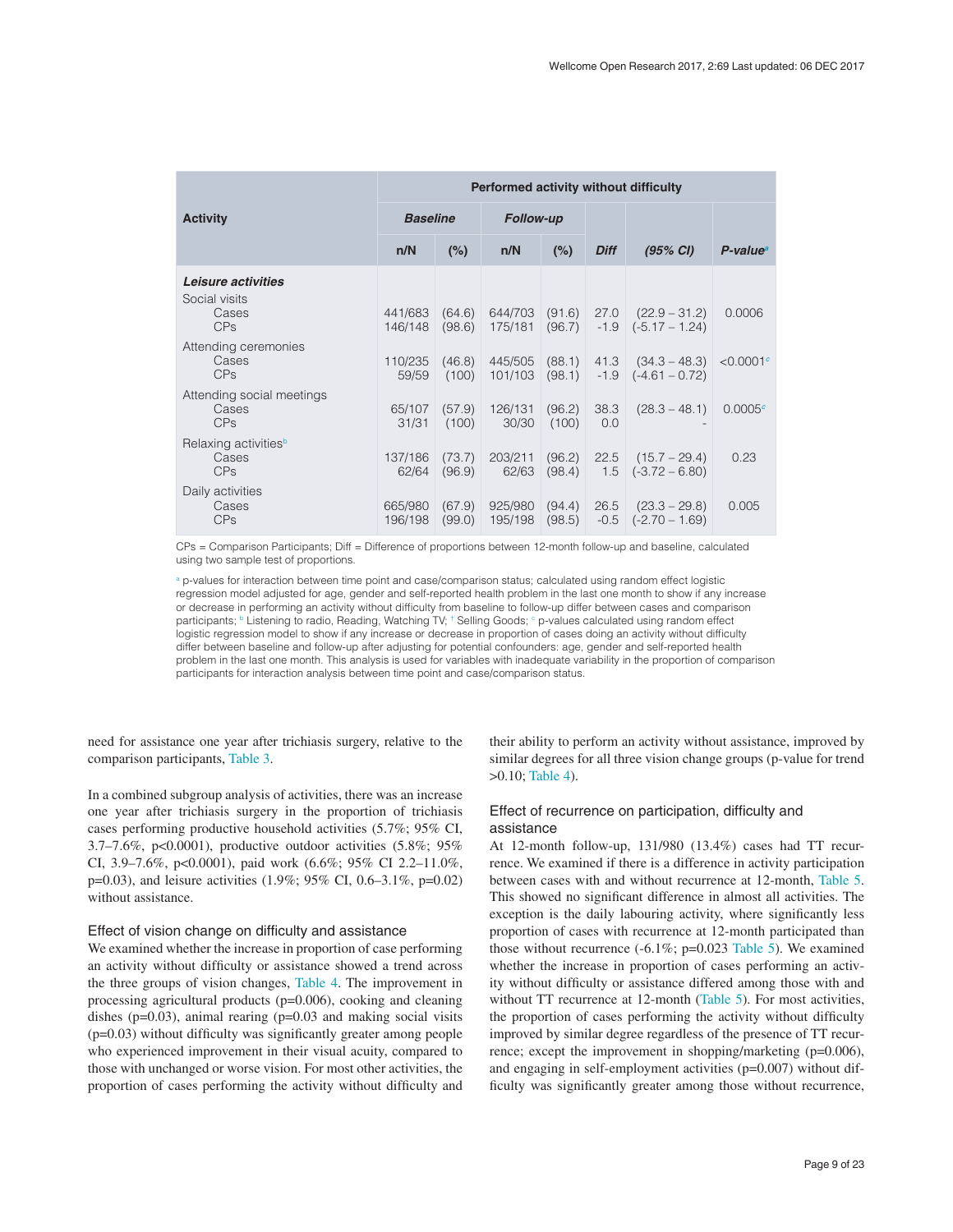|                                                |                    |                   | Performed activity without assistance |                  |                      |                                      |                      |
|------------------------------------------------|--------------------|-------------------|---------------------------------------|------------------|----------------------|--------------------------------------|----------------------|
| <b>Activity</b>                                | <b>Baseline</b>    |                   | <b>Follow-up</b>                      |                  |                      |                                      |                      |
|                                                | n/N                | (%)               | n/N                                   | (%)              | <b>Diff</b>          | (95% CI)                             | P-value <sup>a</sup> |
| <b>Productive household</b><br>activities      |                    |                   |                                       |                  |                      |                                      |                      |
| Cooking and cleaning<br>dishes<br>Cases        | 642/740<br>167/168 | (86.8)<br>(99.4)  | 680/714<br>165/165                    | (95.2)<br>(100)  | 8.4<br>0.6           | $(5.58 - 11.4)$<br>$(-0.57 - 1.76)$  | < 0.0001             |
| <b>CPs</b><br>House cleaning                   | 629/708<br>166/167 | (88.8)<br>(99.4)  | 695/707<br>165/165                    | (98.3)<br>(100)  | 9.5<br>0.6           | $(6.95 - 12.0)$<br>$(-0.57 - 1.76)$  | < 0.0001             |
| Cases<br>CPs<br>Washing clothing               | 344/382<br>129/129 | (90.0)<br>(100)   | 363/375<br>110/110                    | (96.8)<br>(100)  | 6.8<br>0.0           | $(3.26 - 10.2)$                      | 0.001                |
| Cases<br><b>CPs</b><br>Looking after family    | 564/673<br>135/136 | (83.8)<br>(99.3)  | 686/706<br>170/170                    | (97.2)<br>(100)  | 13.4<br>0.7          | $(10.3 - 16.4)$<br>$(-0.70 - 2.17)$  | < 0.0001             |
| member<br>Cases<br><b>CPs</b>                  |                    |                   |                                       |                  |                      |                                      |                      |
| <b>Productive outdoor</b><br><i>activities</i> |                    |                   |                                       |                  |                      |                                      |                      |
| Animal rearing<br>Cases<br><b>CPs</b>          | 366/675<br>144/163 | (54.2)<br>(88.3)  | 613/666<br>162/163                    | (92.0)<br>(99.4) | 37.8<br>11.1         | $(33.5 - 42.1)$<br>$(5.97 - 16.1)$   | < 0.0001             |
| Farming<br>Cases<br><b>CPs</b>                 | 341/466<br>116/118 | (73.2)<br>(98.3)  | 503/522<br>162/162                    | (96.4)<br>(100)  | 23.2<br>1.7          | $(18.8 - 27.5)$<br>$(-0.63 - 4.02)$  | < 0.0001             |
| Processing agricultural<br>products            | 401/455<br>159/159 | (88.1)<br>(100)   | 626/633<br>190/190                    | (98.9)<br>(100)  | 10.8<br>$\mathbf{O}$ | $(7.68 - 13.8)$                      | < 0.0001             |
| Cases<br><b>CPs</b><br>Fetching wood           | 345/376<br>150/152 | (91.8)<br>(98.7)  | 602/607<br>168/168                    | (99.2)<br>(100)  | 7.4<br>1.3           | $(4.55 - 10.3)$<br>$(-0.50 - 3.13)$  | < 0.0001             |
| Cases<br>CPs<br>Fetching water                 | 599/703<br>169/170 | (85.2)<br>(99.4)  | 734/756<br>185/185                    | (97.1)<br>(100)  | 11.9<br>0.6          | $(9.00 - 14.8)$<br>$(-0.56 - 1.74)$  | < 0.0001             |
| Cases<br><b>CPs</b><br>Shopping/Marketing      | 546/563<br>150/151 | (96.9)<br>(99.3)  | 527/536<br>143/143                    | (98.3)<br>(100)  | 1.4<br>0.7           | $(-0.44 - 3.12)$<br>$(-0.63 - 1.96)$ | 0.19                 |
| Cases<br>CPs                                   | 342/365            | (93.7)            | 448/457                               | (98.0)           | 4.3                  | $(1.53 - 7.13)$                      | 0.02                 |
| Travelling<br>Cases<br><b>CPs</b>              | 115/116            | (99.1)            | 140/140                               | (100)            | 0.9                  | $(-0.82 - 2.54)$                     |                      |
| <b>Paid work</b>                               |                    |                   |                                       |                  |                      |                                      |                      |
| Daily labouring<br>Cases<br>CPs                | 44/47<br>4/4       | (93.6)<br>(100.0) | 39/39<br>1/1                          | (100)<br>(100)   | 6.4<br>0.0           | $(-0.61 - 13.4)$                     |                      |
| Self employment <sup>+</sup><br>Cases<br>CPs   | 132/147<br>25/25   | (89.8)<br>(100)   | 147/151<br>27/27                      | (97.3)<br>(100)  | 7.5<br>0.0           | $(2.03 - 13.1)$                      | 0.03                 |

#### <span id="page-9-0"></span>**Table 3. Change in performing activities without assistance between baseline and 12 month follow-up in cases and comparison participants.**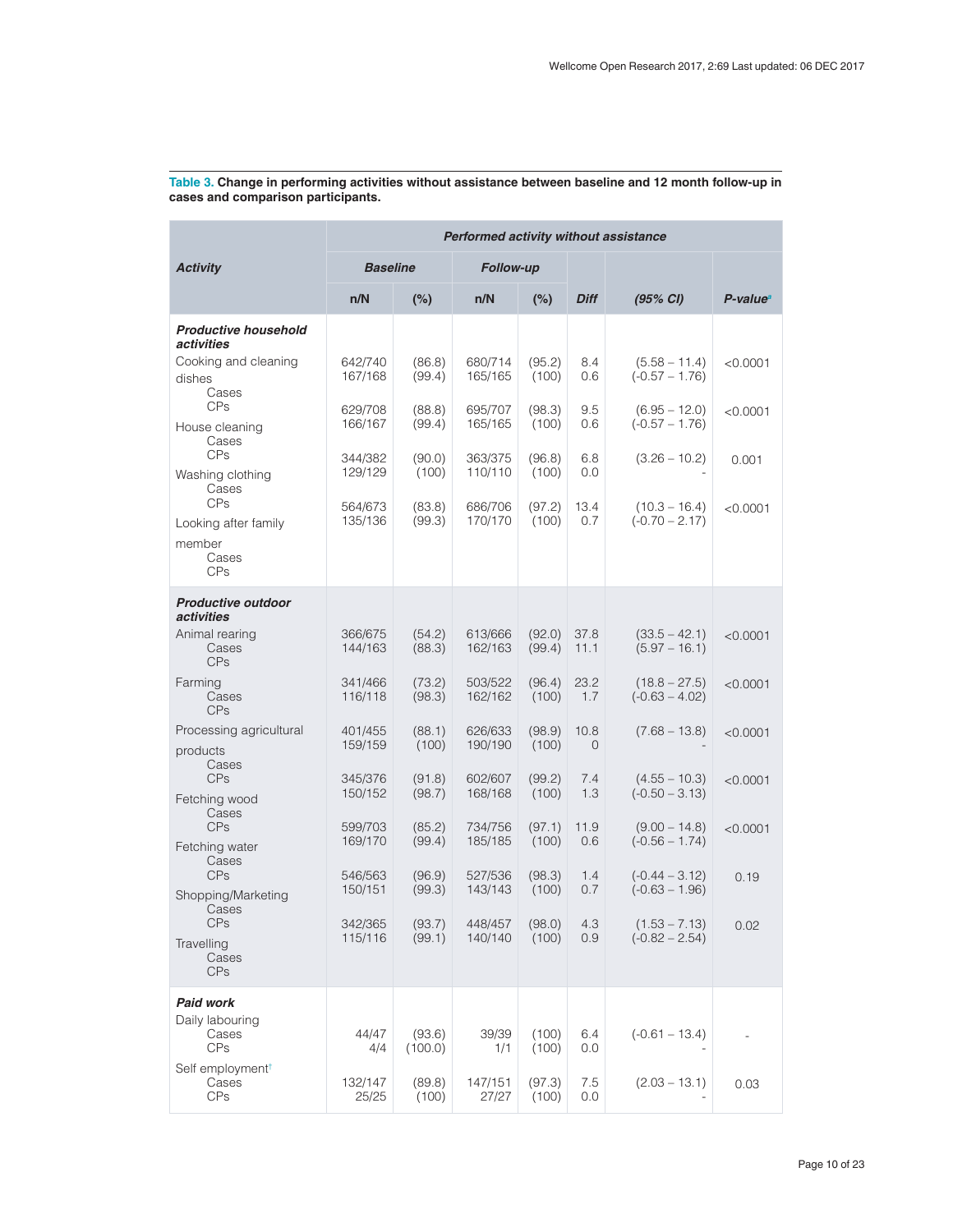<span id="page-10-0"></span>

|                                                         |                    |                  | Performed activity without assistance |                  |             |                  |                                      |
|---------------------------------------------------------|--------------------|------------------|---------------------------------------|------------------|-------------|------------------|--------------------------------------|
| <b>Activity</b>                                         | <b>Baseline</b>    |                  | <b>Follow-up</b>                      |                  |             |                  |                                      |
|                                                         | n/N                | (%)              | n/N                                   | (%)              | <b>Diff</b> | (95% CI)         | $P$ -value <sup><math>a</math></sup> |
| Leisure activities<br>Social visits<br>Cases<br>CPs     | 664/683<br>148/148 | (97.2)<br>(100)  | 697/703<br>181/181                    | (99.1)<br>(100)  | 1.9<br>0.0  | $(0.52 - 3.34)$  | 0.02                                 |
| Attending ceremonies<br>Cases<br>CPs                    | 226/235<br>59/59   | (96.2)<br>(100)  | 497/505<br>103/103                    | (98.4)<br>(100)  | 2.25<br>0.0 | $(-0.44 - 4.93)$ | 0.33                                 |
| Attending social meetings<br>Cases<br><b>CPs</b>        | 106/107<br>31/31   | (99.1)<br>(100)  | 130/131<br>30/30                      | (99.2)<br>(100)  | 0.1<br>0.0  | $(-2.18 - 2.53)$ | 0.91                                 |
| Relaxing activities <sup>b</sup><br>Cases<br><b>CPs</b> | 178/186<br>63/64   | (95.7)<br>(98.4) | 209/210<br>62/63                      | (99.5)<br>(98.4) | 3.8<br>0.0  | $(0.76 - 6.89)$  | 0.04                                 |
| Daily activities<br>Cases<br><b>CPs</b>                 | 955/980<br>198/198 | (97.4)<br>(100)  | 969/980<br>198/198                    | (98.9)<br>(100)  | 1.5<br>0.0  | $(0.24 - 2.62)$  | 0.02                                 |

CPs = Comparison Participants; Diff = Difference of proportions between 12 month follow-up and baseline, calculated using two sample test of proportions.

a p-values calculated using random effect logistic regression model to show if any increase or decrease in proportion of cases doing an activity without assistance differ between baseline and follow-up after adjusting for potential confounders: age, gender and self-reported health problem in the last one month. This analysis is chosen as the change in assistance (between baseline and follow-up) data in the comparison participants have inadequate variability for interaction analysis between time point and case/comparison status;  $\frac{b}{c}$  Listening to radio, Reading, Watching TV;  $\dagger$  Selling Goods.

Dashed lines indicate that the proportion variability in the data is inadequate for such analysis.

compared to those with recurrence. Similarly, the improvement in farming (p=0.019) without assistance was significantly greater among cases with no recurrence at 12-months. Otherwise, for most other activities, the proportion of cases performing the activity without assistance, improved by similar degrees regardless of TT recurrence ([Table 5](#page-12-0)).

Ocular pain, trichiasis surgery and its impact on daily living At baseline 968/980 (98.8%) of the trichiasis cases seen again at the 12-month follow-up had ocular pain. Of these, 61% felt it often or constantly. In a multivariable analysis, baseline major trichiasis (OR, 1.54; 95% CI, 1.21–1.95; p=0.0004), female gender (OR, 1.63; 95% CI, 1.22–2.19; p=0.0011), and reports of other health problem in the last month (OR, 2.27; 95% CI, 1.77–2.92; p<0.0001), were significantly associated with increased frequency of ocular pain in trichiasis cases. In addition, cases with major TT at baseline were more likely to report ocular pain interfering with participation in productive household (OR, 1.65; 95% CI, 1.30–2.10; p<0.0001), paid or agricultural (OR, 1.48; 95% CI, 1.16–1.88; p=0.0015), and social activities (OR, 1.29; 95% CI, 1.01–1.64; p=0.043), than cases with minor TT.

One year after trichiasis surgery, the proportion of cases experiencing ocular pain reduced from 98.9% to 33.7% (Proportion difference, 65.2%; 95% CI, 62.1–68.1%; p<0.0001). In contrast, the proportion of comparison participants with ocular pain increased by 7.6% (95% CI, 3.4%–11.7%; p<0.0001) at followup. At baseline a considerable number of trichiasis cases reported that ocular pain interfered with personal care (31.2%), sleep (70.0%), participation in productive household activities (79.2%), paid or agricultural work (83.6%) and social activities (53.6%), [Table 6.](#page-13-0) However, one year after trichiasis surgery the proportion experiencing interfering pain dropped substantially, [Table 6.](#page-13-0) There were very significant decreasing trends in the frequency of ocular pain and its interference with sleep, engagement in personal care, productive household, paid or agricultural and social activities among TT cases, [Table 6](#page-13-0). In multivariable analysis, recurrent TT during the 12-month period was strongly associated with increased likelihood of ocular pain at 12-months (OR, 1.83; 95% CI, 1.30–2.56; p=0.0005); and increasing frequency of ocular pain was strongly associated with reduced participation in productive household activities (OR, 1.84; 95% CI, 1.15–2.97; p=0.012) in TT cases.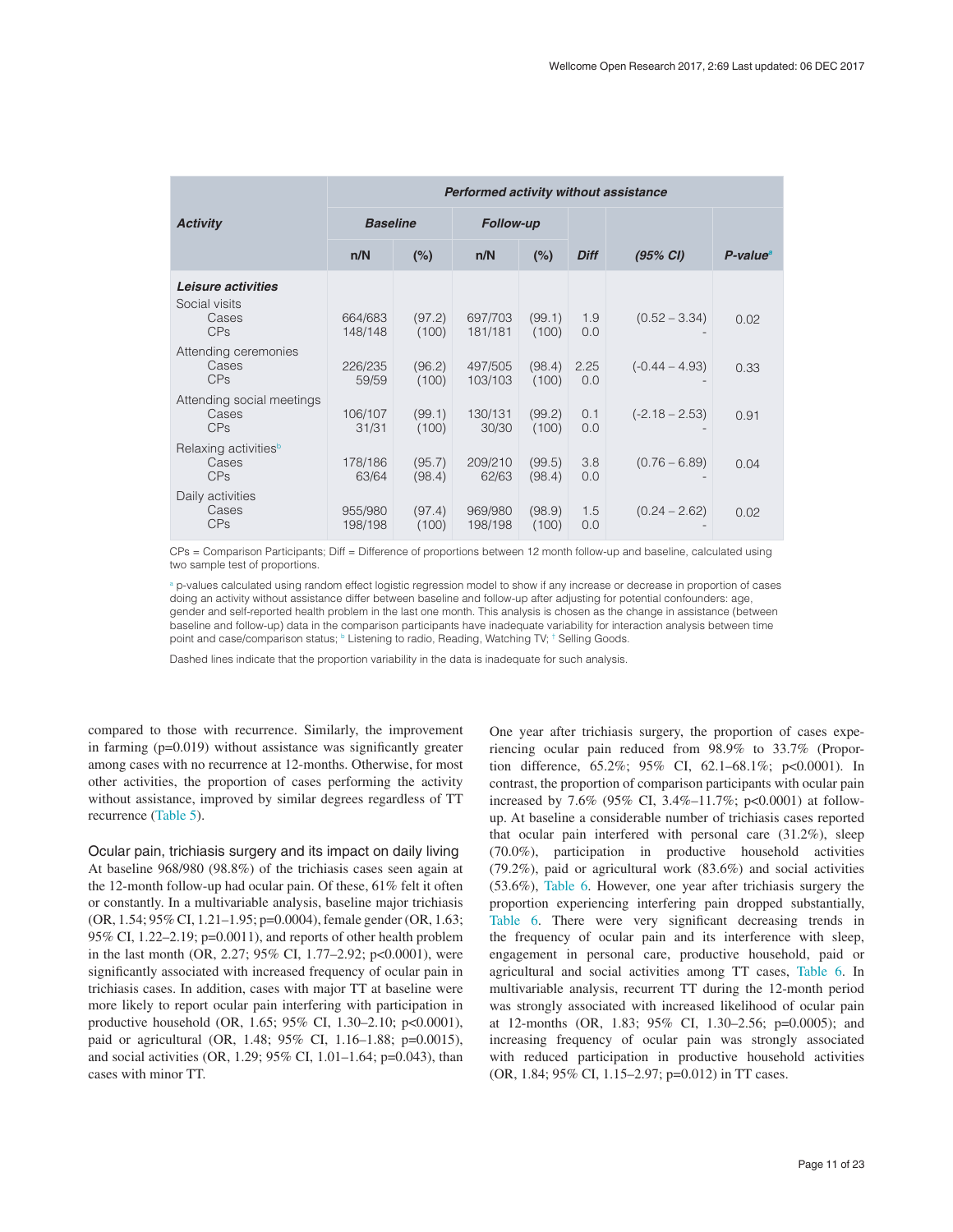Table 4. Change in performing activities without difficulty and assistance in cases by vision change at 12 months. **Table 4. Change in performing activities without difficulty and assistance in cases by vision change at 12 months.**

<span id="page-11-0"></span>

| $\mathbb{I}$<br>95% CI<br><b>Vision better</b><br>(9.08)<br>10.9<br>8.0<br>14.8<br>38.3<br>24.2<br>16.2<br>9.7<br>Diff<br>P-value <sup>®</sup><br>0.006<br>0.12<br>0.03<br>0.09<br>0.70<br>0.03<br>0.11<br>$-55.9$<br>$(52.6 - 74.6)$<br>$(46.4 - 68.3)$<br>$-52.4$<br>61.4)<br>$(46.1 - 70.9)$<br>41.7)<br>95% Cl<br>$(40.9 -$<br>$\mathbb T$<br>Vision worse<br>(34.2)<br>$(31.2 -$<br>(20.8)<br>45.2<br>63.6<br>57.4<br>58.5<br>41.8<br>51.0<br>31.3<br>Diff<br>$(46.8 - 29.4)$<br>35.1)<br>$(47.9 - 60.6)$<br>$(36.3 - 53.6)$<br>$(45.1 - 57.9)$<br>$(60.9 - 74.1)$<br>70.2)<br>$(22.9 - 3)$<br>$(56.4 -$<br>95% CI<br>same<br>(56.1)<br>$\epsilon$<br>Visior<br>67.4<br>63.3<br>63.4<br>44.9<br>29.0<br>51.5<br>54.0<br>53.1<br>Diff<br>$51.7 - 66.9$<br>$(48.0 - 66.1)$<br>$(68.8 - 81.6)$<br>$(55.1 - 72.4)$<br>$(48.1 - 62.3)$<br>$(44.3 - 65.9)$<br>$(32.4 - 48.3)$<br>$(53.5 - 67.7)$<br>95% CI<br>Vision better<br>55.1<br>60.1<br>55.2<br>59.3<br>40.3<br>57.0<br>63.8<br>74.7<br>Diff<br>Productive household activities<br>Processing agricultural products<br>Productive outdoor activities<br>Cooking and cleaning dishes<br>Looking after family member<br>Washing clothing<br>House cleaning<br>Animal rearing<br>Fetching wood<br>Activity<br>Farming | difficulty                         |    | Performed activity without assistance                                                                                   |                                                                                                                                                                                                                         |                                                                                                                                                                                                                           |                                                    |
|--------------------------------------------------------------------------------------------------------------------------------------------------------------------------------------------------------------------------------------------------------------------------------------------------------------------------------------------------------------------------------------------------------------------------------------------------------------------------------------------------------------------------------------------------------------------------------------------------------------------------------------------------------------------------------------------------------------------------------------------------------------------------------------------------------------------------------------------------------------------------------------------------------------------------------------------------------------------------------------------------------------------------------------------------------------------------------------------------------------------------------------------------------------------------------------------------------------------------------------------------------------------------|------------------------------------|----|-------------------------------------------------------------------------------------------------------------------------|-------------------------------------------------------------------------------------------------------------------------------------------------------------------------------------------------------------------------|---------------------------------------------------------------------------------------------------------------------------------------------------------------------------------------------------------------------------|----------------------------------------------------|
|                                                                                                                                                                                                                                                                                                                                                                                                                                                                                                                                                                                                                                                                                                                                                                                                                                                                                                                                                                                                                                                                                                                                                                                                                                                                          |                                    |    |                                                                                                                         | Vision same                                                                                                                                                                                                             | Vision worse                                                                                                                                                                                                              |                                                    |
|                                                                                                                                                                                                                                                                                                                                                                                                                                                                                                                                                                                                                                                                                                                                                                                                                                                                                                                                                                                                                                                                                                                                                                                                                                                                          |                                    |    |                                                                                                                         | 95% Cl<br>Diff                                                                                                                                                                                                          | 95% Cl<br>Diff                                                                                                                                                                                                            | P-value <sup>®</sup>                               |
|                                                                                                                                                                                                                                                                                                                                                                                                                                                                                                                                                                                                                                                                                                                                                                                                                                                                                                                                                                                                                                                                                                                                                                                                                                                                          |                                    |    | $(4.31 - 15.1)$<br>$(1.95 - 14.0)$<br>$(6.41 - 15.4)$<br>20.5)                                                          | $(3.20 - 10.6)$<br>$(4.44 - 11.2)$<br>$(0.48 - 10.2)$<br>$(7.06 - 14.8)$<br>6.9<br>7.9<br>5.3<br>11.0                                                                                                                   | $(1.56 - 18.1)$<br>$(2.19 - 16.8)$<br>$(4.70 - 17.2)$<br>24.3)<br>$\mathsf I$<br>(9.11)<br>9.5<br>10.9<br>$\infty$<br>16.7<br>$\infty$                                                                                    | 0.85<br>0.70<br>95<br>0.91                         |
| $(0.15 -$<br>15.3<br>$\circ$<br>S<br>က<br>LO<br>0.05<br>0.78<br>0.56<br>$(33.4 - 54.0)$<br>$(42.1 - 64.3)$<br>64.1)<br>$\mathsf I$<br>(36.8)<br>53.2<br>43.7<br>50.4<br>$(42.0 - 54.8)$<br>$(46.5 - 60.5)$<br>$-65.0$<br>(48.1)<br>48.4<br>53.5<br>56.6<br>$(46.4 - 61.4)$<br>$(46.3 - 64.0)$<br>$(43.7 - 63.1)$<br>53.9<br>55.2<br>53.4<br>Shopping/Marketing<br>Fetching water<br>Travelling                                                                                                                                                                                                                                                                                                                                                                                                                                                                                                                                                                                                                                                                                                                                                                                                                                                                           | $(37.0 - 62.7)$<br>49.8<br>$-70.8$ | 78 | $(30.4 - 46.2)$<br>$(16.1 - 32.3)$<br>$(2.69 - 12.9)$<br>$(9.63 - 21.0)$<br>10.4<br>$(9.89 - 22.5)$<br>$(-0.90 - 8.06)$ | $(33.4 - 45.2)$<br>$(4.27 - 11.0)$<br>$(-0.92 - 1.60)$<br>$-5.82$<br>$(18.8 - 30.8)$<br>$(3.24 - 10.7)$<br>9.03)<br>$(1.76 - 3)$<br>(0.43)<br>39.3<br>24.8<br>7.0<br>5.4<br>7.6<br>$0.\overline{3}$<br>$\overline{3}$ . | $(40.5 - 20.3)$<br>$(-4.07 - 4.52)$<br>$(23.8 - 43.7)$<br>$(3.67 - 14.4)$<br>$(-4.99 - 12.1)$<br>$(8.06 - 27.6)$<br>$(8.35 - 22.8)$<br>15.6<br>10.6<br>12.2<br>$\mathcal{N}_{\mathcal{L}}$<br>5<br>17.8<br>33.7<br>Ö<br>က | 0.83<br>0.42<br>0.74<br>0.85<br>0.33<br>0.90<br>27 |
| 16.7<br>6.8<br>0.88<br>0.27<br>$(12.1 - 92.6)$<br>$-77.8$<br>(33.7)<br>52.4<br>55.8<br>$(39.1 - 79.4)$<br>$(47.8 - 71.7)$<br>59.3<br>59.8<br>$(54.7 - 1.06)$<br>$(36.1 - 73.9)$<br>80.6<br>55.0<br>Self employment<br>Daily labouring<br>Paid work                                                                                                                                                                                                                                                                                                                                                                                                                                                                                                                                                                                                                                                                                                                                                                                                                                                                                                                                                                                                                       |                                    |    | $(-4.42 - 37.7)$<br>$(-6.03 - 19.6)$                                                                                    | $(-3.30 - 10.4)$<br>$(0.25 - 12.7)$<br>3.6<br>6.5                                                                                                                                                                       | $-25.4$<br>$(-4.48 -$<br>10.4<br>$\circ$                                                                                                                                                                                  | 0.73                                               |
| (0.61)<br>3.4<br>3.200<br>2.4<br>$\overline{1}$ :<br>0.03<br>0.96<br>0.42<br>0.91<br>0.71<br>calculated using two sample test of proportions.<br>$(8.44 - 27.5)$<br>$(28.8 - 26.4)$<br>$(7.58 - 39.4)$<br>$(28.6 - 70.9)$<br>$-35.8$<br>$(21.0 -$<br>18.0<br>41.6<br>23.5<br>28.4<br>49.7<br>$(21.8 - 33.1)$<br>$-30.4$<br>$(29.2 - 49.4)$<br>$(18.9 - 44.7)$<br>29.6)<br>$(20.3 - 1)$<br>$(11.3 -$<br>Diff = Difference of proportions between 12 month follow-up and baseline.<br>20.9<br>27.4<br>39.3<br>31.8<br>24.9<br>$(25.6 - 40.2)$<br>$(21.6 - 33.2)$<br>$(20.2 - 60.5)$<br>$(11.5 - 35.6)$<br>$(30.5 - 55.9)$<br>32.9<br>43.2<br>40.4<br>23.6<br>27.5<br>Attending social meetings<br>Attending ceremonies<br>Relaxing activities<br>Leisure activities<br>Daily activities<br>Social visits                                                                                                                                                                                                                                                                                                                                                                                                                                                                   |                                    |    | $-6.23$<br>$(-1.23 - 15.6)$<br>$(-2.52 - 5.91)$<br>$(-3.30 - 10.4)$<br>$(0.08 - 4.75)$                                  | $(-0.03 - 2.71)$<br>$(-1.1 - 1.75)$<br>$(-4.46 - 1.43)$<br>$(1.32 - 7.32)$<br>0.33<br>$\frac{3}{2}$<br>3.0<br>$-1.5$<br>$\circ$                                                                                         | $(-0.41 - 6.34)$<br>$(-1.75 - 11.7)$<br>6.85)<br>$(-4.21 - 6)$<br>$\frac{0}{3}$<br>5.0<br>$\frac{3}{1}$<br>$\circ$<br>$\circ$                                                                                             | 0.75<br>0.77<br>0.20<br>Î,<br>$\mathbf{I}$         |

Diff = Difference of proportions between 12 month follow-up and baseline, calculated using two sample test of proportions. i<br>D

° p-values for interaction between time point and vision change at 12-month follow-up in cases alone; calculated using random effect logistic regression model adjusted for age, gender and self-reported health problem<br>in t p-values for interaction between time point and vision change at 12-month follow-up in cases alone; calculated using random effect logistic regression model adjusted for age, gender and self-reported health problem in the last one month to show if any increase or decrease in performing an activity without difficulty/assistance among the cases show a trend across the three group of vision changes: better, same and worse. P values particularly indicate if there is a trend of a larger difference with worse vision; e Listening to radio, Reading, Watching TV; † Selling Goods.

ashed lines indicate that the proportion variability in the data is inadequate for such analysis. ashed lines indicate that the proportion variability in the data is inadequate for such analysis.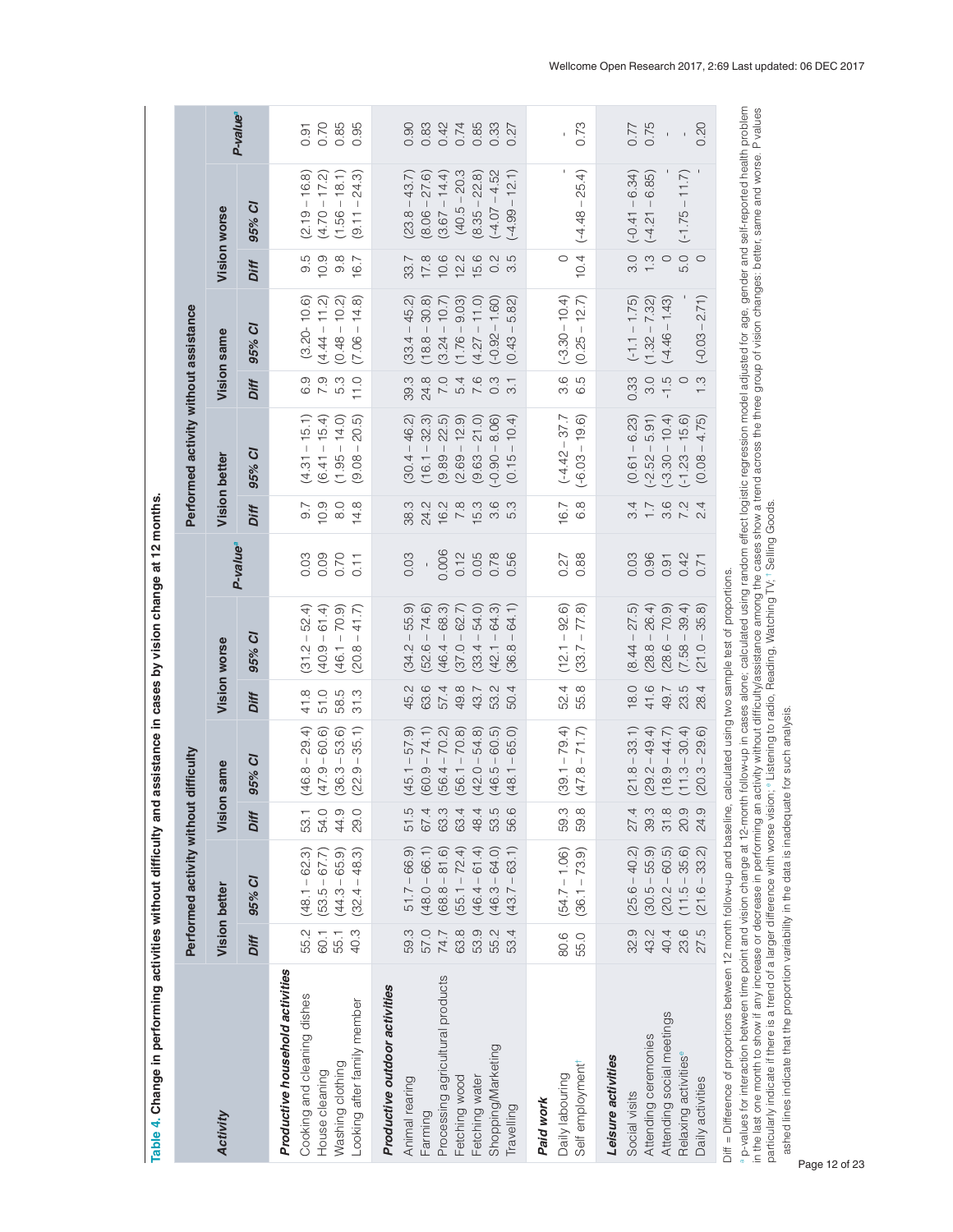Table 5. Change in performing activities, and performing activities without difficulty and assistance in cases by recurrence status at 12 months. **Table 5. Change in performing activities, and performing activities without difficulty and assistance in cases by recurrence status at 12 months.**

<span id="page-12-0"></span>

|                                                                                                                                                                      |                                                        |                                                                                                                           |                                                                           | Performed activity in the last week                                                                                                |                                                                    |                                                      |                                                                                                                                                |                                                            | Performed activity without difficulty                                                                                                        |                                                       |                                                                                       | Performed activity without assistance                                                                                             |                                                        |                                                                                                                                                    |                                                                       |
|----------------------------------------------------------------------------------------------------------------------------------------------------------------------|--------------------------------------------------------|---------------------------------------------------------------------------------------------------------------------------|---------------------------------------------------------------------------|------------------------------------------------------------------------------------------------------------------------------------|--------------------------------------------------------------------|------------------------------------------------------|------------------------------------------------------------------------------------------------------------------------------------------------|------------------------------------------------------------|----------------------------------------------------------------------------------------------------------------------------------------------|-------------------------------------------------------|---------------------------------------------------------------------------------------|-----------------------------------------------------------------------------------------------------------------------------------|--------------------------------------------------------|----------------------------------------------------------------------------------------------------------------------------------------------------|-----------------------------------------------------------------------|
| Activity                                                                                                                                                             |                                                        | <b>No Recurrence</b>                                                                                                      |                                                                           | ence<br>Recurr                                                                                                                     | P-value <sup>®</sup>                                               |                                                      | No Recurrence                                                                                                                                  |                                                            | Recurrence                                                                                                                                   | P-value <sup>a</sup>                                  |                                                                                       | No Recurrence                                                                                                                     |                                                        | Recurrence                                                                                                                                         | P-value <sup>®</sup>                                                  |
|                                                                                                                                                                      | Diff                                                   | 95% CI                                                                                                                    | Diff                                                                      | <b>12% CI</b><br>9                                                                                                                 |                                                                    | Diff                                                 | 95% Cl                                                                                                                                         | Diff                                                       | 95% CI                                                                                                                                       |                                                       | Diff                                                                                  | ō<br>95%                                                                                                                          | Diff                                                   | 95% CI                                                                                                                                             |                                                                       |
| Productive household activities<br>Cooking and cleaning dishes<br>Looking after family member<br>Washing clothing<br>House cleaning                                  | $-1.4$<br>$-1.0$<br>$-4.0$<br>$-2.9$                   | $(-7.1 - 1.2)$<br>$(-4.7 - 4.0)$<br>$(-0.3 - 8.3)$<br>$(-5.9 - 3.3)$                                                      | $-0.8$<br>$\begin{array}{c}\n 2 \\  -1 \\  \end{array}$<br>$-0.8$         | $(0.01 - 0.0)$<br>$(-8.4 - 10.7)$<br>$(-10.1 - 13.1)$<br>$-11.1)$<br>$\ddot{\circ}$<br>$ -11.$<br>$(-12)$                          | 0.35<br>0.29<br>0.60<br>Î.                                         | 32.8<br>51.7<br>57.1<br>53.1                         | 57.8)<br>61.7)<br>58.0)<br>37.6)<br>$(48.5 - 1)$<br>$(52.6 -$<br>$(45.4 -$<br>$(28.1 -$                                                        | 43.3<br>35.3<br>47.7<br>42.1                               | $(35.0 - 60.3)$<br>55.7)<br>$(24.2 - 60.0)$<br>48.4)<br>$\vert$<br>$(31.0 -$<br>(22.2)                                                       | 0.093<br>0.20<br>0.95<br>0.11                         | $\begin{array}{c} 7.76 \rightarrow 0.03 \\ 0.02 \rightarrow 0.03 \end{array}$<br>14.1 | $(5.0 - 11.1)$<br>$(6.6 - 11.8)$<br>$(3.5 - 11.2)$<br>$(10.9 - 17.4)$                                                             | 7.5<br>11.4<br>11.2<br>2.3                             | $(-1.3 - 16.3)$<br>$(2.0 - 20.8)$<br>$(2.7 - 19.8)$<br>च्<br>$\frac{1}{\sqrt{2}}$<br>$(-4.9 -$                                                     | 0.068<br>0.28<br>0.49<br>0.98                                         |
| Processing agricultural products<br>Productive outdoor activities<br>Shopping/Marketing<br>Fetching wood<br>Fetching water<br>Animal raring<br>Travelling<br>Farming | $-0.7$<br>7.5<br>24.0<br>18.7<br>5.8<br>$-3.9$<br>10.4 | $(19.4 - 28.6)$<br>$(-5.0 - 3.7)$<br>$(2.8 - 12.3)$<br>$(5.7 - 15.0)$<br>$(14.1 - 23.4)$<br>$(1.7 - 9.9)$<br>$-8.6 - 0.8$ | 3.0<br>3.8<br>$-2.3$<br>3.0<br>13.7<br>$-6.1$<br>$\overline{\mathcal{L}}$ | $(-18.2 - 5.9)$<br>$(1.8 - 25.7)$<br>$(8.8 - 32.4)$<br>$(-7.9 - 14.0)$<br>$(-9.0 - 15.1)$<br>$-9.6$<br>$(-8.1 - 15.8)$<br>$(-14.2$ | 0.22<br>0.69<br>0.38<br>0.44<br>0.29<br>0.57<br>$\hat{\mathbf{U}}$ | 63.5<br>66.8<br>54.9<br>52.7<br>49.2<br>60.7<br>56.1 | $(55.1 - 66.3)$<br>57.4)<br>$(58.4 - 68.7)$<br>$(62.0 - 71.7)$<br>53.9)<br>61.3)<br>61.1)<br>$-6.74$<br>$(44.4 -$<br>$(51.0 - 0)$<br>$(49.0 -$ | 53.6<br>LQ.<br>60.5<br>50.0<br>51.8<br>60.0<br>35.7<br>59. | $-66.9$<br>$-74.3)$<br>$(46.0 - 73.0)$<br>$(46.9 - 74.1)$<br>62.8)<br>52.2)<br>67.6)<br>$(38.0 - 6)$<br>(40.4)<br>(45.8)<br>(19.2)<br>(36.1) | 0.006<br>0.65<br>0.93<br>0.82<br>0.27<br>0.64<br>0.51 | 7.5<br>38.2<br>24.4<br>10.7<br>$\frac{0}{1}$<br>$4.\overline{3}$<br>11.7              | $(33.6 - 42.7)$<br>$(7.5 - 14.0)$<br>$(4.5 - 10.5)$<br>29.0)<br>$(8.6 - 14.7)$<br>$(0.07 - 3.7)$<br>$(1.4 - 7.3)$<br>$(19.8 - 2)$ | 14.3<br>35.0<br>10.8<br>$6.8$<br>13.3<br>$-3.1$<br>4.1 | $(22.1 - 48.0)$<br>$-3.1$ )<br>$-12.6$<br>26.9)<br>$(1.5 - 20.0)$<br>$(-1.6 - 15.0)$<br>21.7)<br>$(1.7 - 1)$<br>$(4.9 -$<br>$(-9.3 -$<br>$(-4.4 -$ | 0.019<br>0.18<br>0.86<br>0.10<br>0.17<br>0.37<br>0.57                 |
| Self employment<br>Daily labouring<br>Paid work                                                                                                                      | $\overline{Q}$<br>$0.\overline{8}$                     | $(-2.0 - 1.8)$<br>$(-2.6 - 4.3)$                                                                                          | $-6.1$<br>$-2.3$                                                          | $.1 - -1.1$<br>5.3)<br>$\overline{\phantom{a}}$<br><u>ာ</u><br>$\overline{9}$ .<br>$\overline{(-1)}$                               | 0.023<br>0.32                                                      | 56.4<br>62.4                                         | $(37.8 - 74.9)$<br>71.7)<br>$(53.2 -$                                                                                                          | 90.0<br>18.8                                               | $(71.0 - 100.0)$<br>$(-18.1 - 53.7)$                                                                                                         | 0.007                                                 | $\frac{5}{4}$ 8                                                                       | $(-1.9 - 12.7)$<br>$(1.8 - 13.8)$                                                                                                 | 10.0<br>Ņ<br>0                                         | $(-5.6 - 18.1)$<br>$(-8.6 - 28.6)$                                                                                                                 | $\Gamma_{\rm{eff}}=1$                                                 |
| Attending social meetings<br>Attending ceremonies<br>Leisure activities<br>Relaxing activities<br>Daily activities<br>Social visits                                  | 2.6<br>26.7<br>$2.6$<br>2.7                            | $(-1.8 - 6.9)$<br>$(-1.1 - 6.6)$<br>$(22.3 - 31.2)$<br>$(-0.5 - 5.7)$                                                     | $-2.3$<br>32.1<br>$1.5$<br>0.8                                            | $(-12.8 - 8.3)$<br>(21.0 – 43.0)<br>$-9.2$<br>$.5 - 10.0$<br>$(-6.2 - (-6.2 - (-6.5 - (-6.5))$                                     | 0.42<br>0.32<br>0.79<br>0.66<br>$\mathbf{u}$                       | 41.9<br>28.1<br>38.4<br>21.4<br>26.1                 | 49.0)<br>32.5)<br>49.0)<br>28.6)<br>29.6)<br>$(23.6 -$<br>$(34.5 -$<br>$(14.2 - 1)$<br>$(27.9 -$<br>$2.6 -$<br>$\widetilde{\mathcal{S}}$       | 20.9<br>36.8<br>36.6<br>30.6<br>29.0                       | $-31.9$<br>$-57.6$<br>$-65.1$<br>38.0)<br>$51.7$ )<br>$(9.6 -$<br>$\mathsf I$<br>$(15.9 -$<br>(9.9)<br>(8.1)<br>(20.0)                       | 0.18<br>0.54<br>0.70<br>0.64<br>0.71                  | $20077$<br>$2077$<br>1.4                                                              | $(0.7 - 3.8)$<br>$(-0.9 - 4.9)$<br>$(-1.0 - 3.2)$<br>$(0.07 - 6.2)$<br>$(0.2 - 2.7)$                                              | $-0.06$<br>3.8<br>$-6.2$<br>5<br>8.7<br>$\overline{ }$ | $(-4.0 - 3.9)$<br>$-5.6$<br>$-5.1$<br>$(-3.5 - 11.2)$<br>$(-2.8 - 20.2)$<br>$(-18.1)$<br>$(-2.1)$                                                  | 0.16<br>0.85<br>$\bar{\bar{1}}$<br>$\sim$<br>$\overline{\phantom{a}}$ |
| Diff = Difference of proportions between 12-month follow-up and baseline, calculated using two sample test of proportions.                                           |                                                        |                                                                                                                           |                                                                           |                                                                                                                                    |                                                                    |                                                      |                                                                                                                                                |                                                            |                                                                                                                                              |                                                       |                                                                                       |                                                                                                                                   |                                                        |                                                                                                                                                    |                                                                       |

Diff = Difference of proportions between 12-month follow-up and baseline, calculated using two sample test of proportions.

 $a = a$  p-values for interaction between time point and recurrence at 12-month follow-up in cases alone; calculated using random effect logistic regression model adjusted for age, gender and self-reported health problem in the ast one month to show if any increase or decrease in participating in an activity, and performing an activity without difficulty/assistance among the cases is different among those with and without TT recurrence at 12-mont Listening to radio, Reading, Watching TV; † Selling Goods.

ashed lines indicate that the proportion variability in the data is inadequate for such analysis; except for daily activities participation where data is not available. sshed lines indicate that the proportion variability in the data is inadequate for such analysis; except for daily activities participation where data is not available.

Page 13 of 23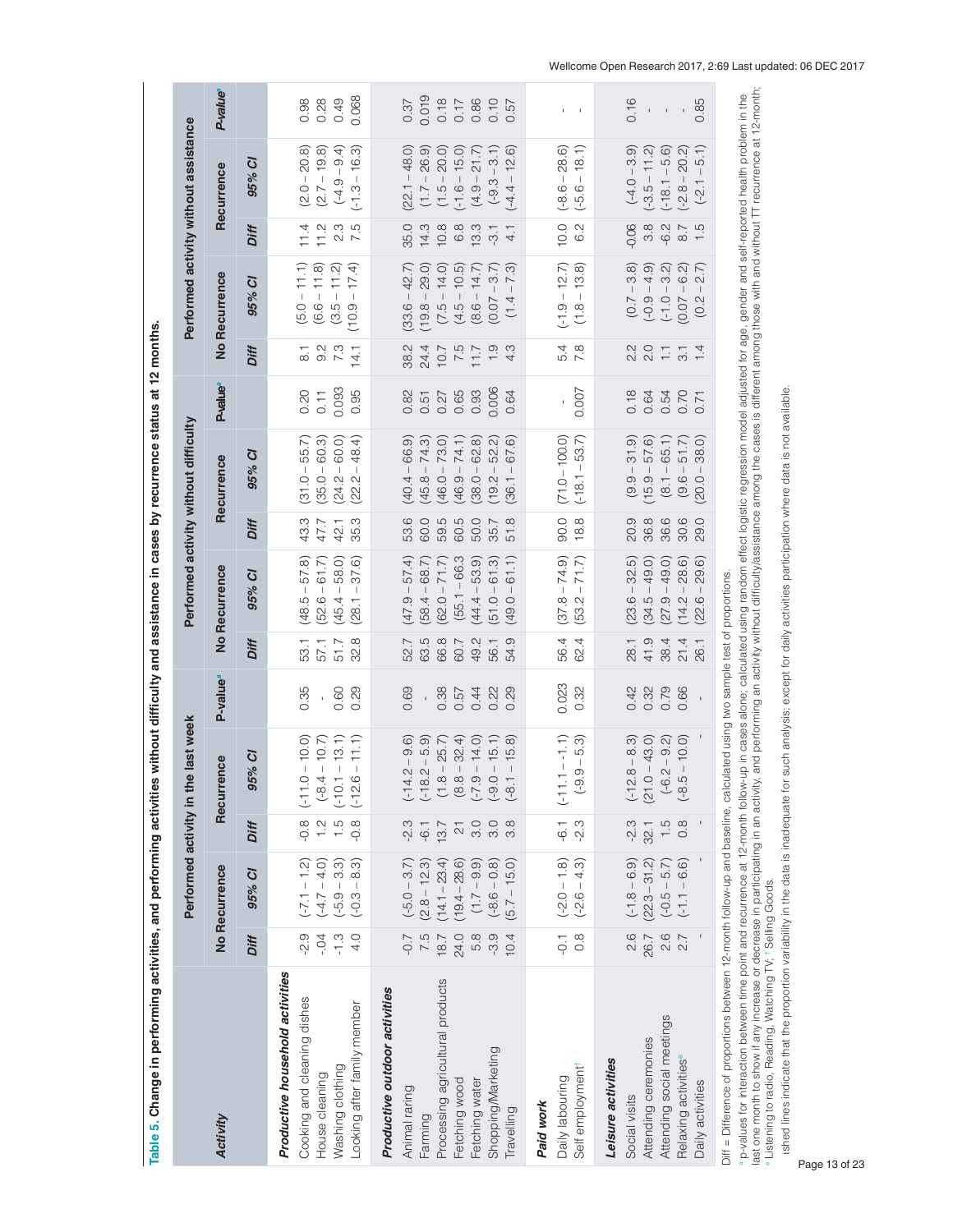<span id="page-13-0"></span>

| ally what is a proper constant the statement of the state of any constant is an analyzed to the state of the state of the state of the state of the state of the state of the state of the state of the state of the state of |                                    |                                                                                    |                                        |                                       |             |                   |                      |                                                |                                |                                        |                                |                         |                  |                      |                      |
|-------------------------------------------------------------------------------------------------------------------------------------------------------------------------------------------------------------------------------|------------------------------------|------------------------------------------------------------------------------------|----------------------------------------|---------------------------------------|-------------|-------------------|----------------------|------------------------------------------------|--------------------------------|----------------------------------------|--------------------------------|-------------------------|------------------|----------------------|----------------------|
|                                                                                                                                                                                                                               |                                    |                                                                                    |                                        |                                       | Cases       |                   |                      |                                                |                                |                                        | <b>Comparison participants</b> |                         |                  |                      |                      |
| Activity                                                                                                                                                                                                                      |                                    | Baseline<br>N=1000                                                                 |                                        | 12 Months<br>$N=980$                  | <b>Diff</b> | 95% CI            | P value <sup>®</sup> |                                                | <b>Baseline</b><br>$N = 200$   | 12 Months<br>$N = 198$                 |                                | <b>Diff<sup>+</sup></b> | 95% CI           | P value <sup>®</sup> | P value <sup>b</sup> |
|                                                                                                                                                                                                                               | n                                  | (%)                                                                                | n                                      | (%)                                   |             |                   |                      | $\overline{\phantom{a}}$                       | (%)                            | n                                      | (%)                            |                         |                  |                      |                      |
| Occasionally<br>Constantly<br>Ocular pain<br>Often<br>$\frac{1}{2}$                                                                                                                                                           | $\frac{1}{2}$<br>369<br>256<br>343 | $(1, 2)$<br>$(37, 7)$<br>$(35, 0)$<br>$(26, 1)$                                    | 650<br>$\frac{5}{1}$<br>54<br>261      | (66.3)<br>(26.6)<br>(5.5)<br>(1.5)    | $-65.2$     | $(-68.1 - 62.1)$  | < 0.0001             | 196<br>$\sim$ 0                                | (99.0)                         | 181<br>$\frac{5}{1}$<br>$\sim$ $\circ$ | (91.4)<br>$(0.0)$<br>$(0.7)$   | 7.6                     | $(3.43 - 11.7)$  | 0.0004               | 0.0001               |
| Ocular pain interfered personal care<br>Occasionally<br>Constantly<br>Often<br>$\frac{1}{2}$                                                                                                                                  | 688<br><b>PC 55</b><br>207         | $(68.8)$<br>$(20.7)$<br>$(7.0)$<br>$(3.5)$                                         | 962<br>$\supseteq$                     | (98.2)<br>$(1.0)$ (0.71) (0.71)       | $-28.6$     | $(-31.6 - -25.6)$ | 0.0001               | 198<br>$\sim$<br>$\circ$                       | (99.0)<br>$(1, 0)$<br>$(0, 0)$ | 198<br>$\circ$<br>$\circ$<br>$\circ$   | (100)                          | $\overline{C}$          | $(-2.4 - 0.38)$  | $\mathbf{I}$         | $\mathbf{I}$         |
| Ocular pain disturbed sleep<br>Occasionally<br>Constantly<br>Often<br>$\frac{1}{2}$                                                                                                                                           | 300<br>332<br>67<br>301            | $(30.0)$<br>$(33.2)$<br>$(30.1)$<br>$(6.7)$                                        | 909<br>$\circ$<br>57<br>$\overline{4}$ | (92.8)<br>(1.4)<br>(5.8)<br>(0.0)     | $-62.9$     | $(-66.0 - -59.4)$ | 50.0001              | 198<br>$\circ$                                 | (99.0)<br>(0.5)<br>(0.5)       | 196<br>$\sim$ 0                        | (99.0)                         | 0.0                     | $\mathbf{r}$     | $\mathbf{I}$         | 0.0001               |
| Ocular pain interfered productive household<br>Occasionally<br>Constantly<br>activities<br>Often<br>$\frac{1}{2}$                                                                                                             | 208<br>426<br>76<br>290            | $\begin{array}{c} (20.8) \\ (42.6) \\ (29.0) \\ (7.6) \end{array}$<br>(20)<br>(42) | 862<br>$\infty$<br>23<br>5             | (88.0)<br>$(2.3)$<br>$(0.5)$<br>(9.2) | $-67.2$     | $(-70.2 - -63.7)$ | < 0.0001             | 198<br>$\mathbf{\Omega}$<br>$\circ$<br>$\circ$ | (99.0)                         | 197<br>$\circ$<br>0                    | 69.5<br>(0.5)<br>(0.6)         | $-0.5$                  | $(-2.21 - 1.20)$ | I,                   | 0.02                 |

**Table 6. Change in impact of ocular pain on daily living between baseline and 12 months after trachomatous trichiasis surgery in cases and comparison participants.** aricon narticinante and comp **Cacac** change in impact of couldr noin on daily living basing packing and 12 months street trachometric surgers surger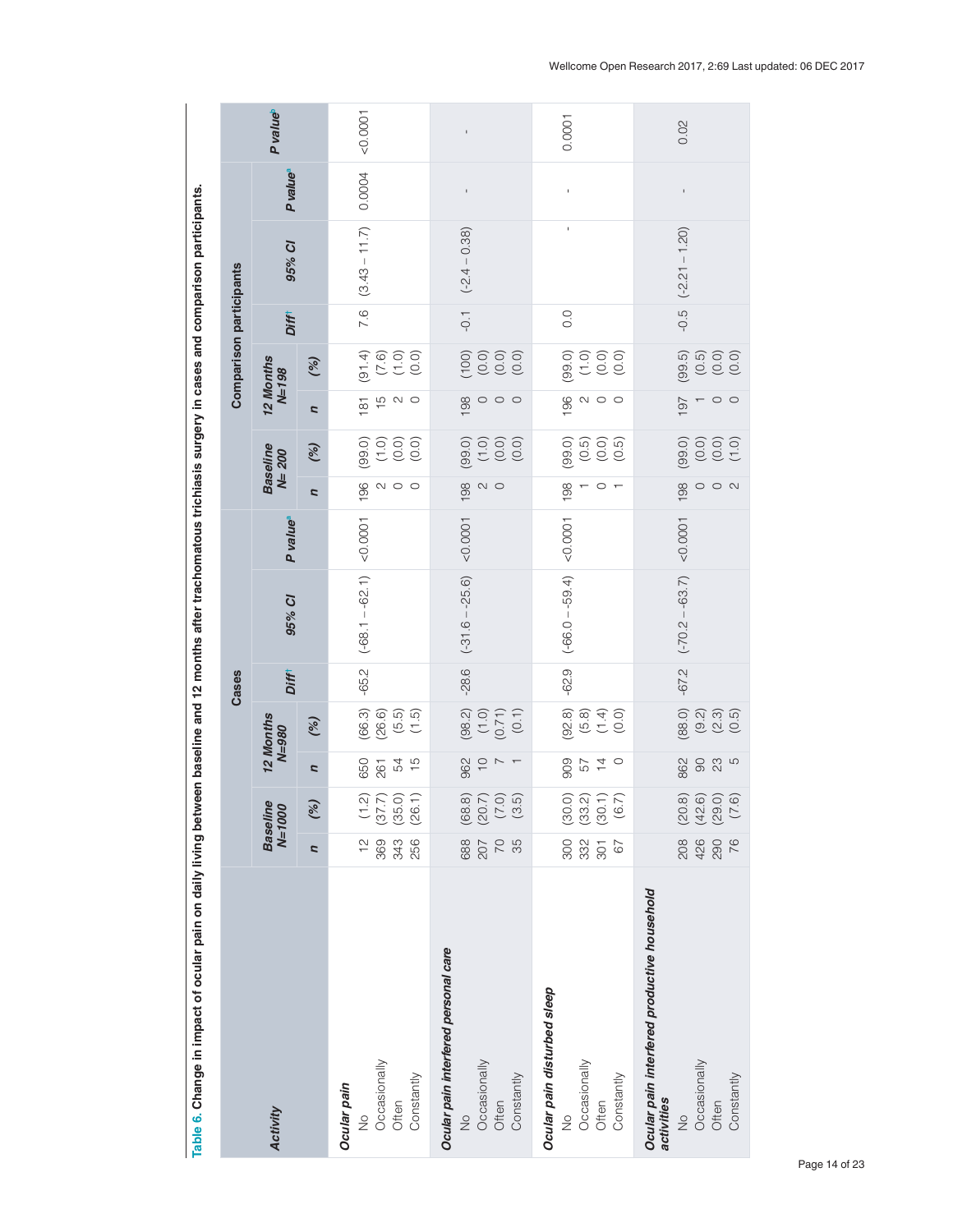<span id="page-14-0"></span>

|                                                                                                                                                                                                                                                                                  |                |                           |                         |                              | Cases       |                                  |         |                |                              |     | Comparison participants |                   |                         |                      |                      |
|----------------------------------------------------------------------------------------------------------------------------------------------------------------------------------------------------------------------------------------------------------------------------------|----------------|---------------------------|-------------------------|------------------------------|-------------|----------------------------------|---------|----------------|------------------------------|-----|-------------------------|-------------------|-------------------------|----------------------|----------------------|
| Activity                                                                                                                                                                                                                                                                         |                | Baseline<br>N=1000        |                         | <b>12 Months</b><br>$086$ =N | <b>Diff</b> | 95% CI                           | P value |                | <b>Baseline</b><br>$N = 200$ |     | 12 Months<br>$N = 198$  | Diff <sup>+</sup> | 95% CI                  | P value <sup>®</sup> | P value <sup>b</sup> |
|                                                                                                                                                                                                                                                                                  | n              | $\widetilde{\mathcal{C}}$ | n                       | (%)                          |             |                                  |         | $\overline{z}$ | (%)                          | U   | (%)                     |                   |                         |                      |                      |
| Ocular pain interfered paid or agricultural work                                                                                                                                                                                                                                 |                |                           |                         |                              |             |                                  |         |                |                              |     |                         |                   |                         |                      |                      |
| ž                                                                                                                                                                                                                                                                                |                | 164 (16.4)                | 891                     | (90.9)                       |             | $-74.6$ $(-77.2 - 71.3)$ <0.0001 |         |                | 198 (99.0)                   | 198 | (100)                   |                   | $-1.0$ $(-2.4 - 0.38)$  |                      |                      |
| Occasionally                                                                                                                                                                                                                                                                     |                | 502 (50.2)                | 89                      | (6.7)                        |             |                                  |         | $\circ$        | (0.0)                        |     | (0.0)                   |                   |                         |                      |                      |
| Often                                                                                                                                                                                                                                                                            |                | 248 (24.8)                | $\frac{\infty}{\infty}$ | (1.8)                        |             |                                  |         |                | (0.5)                        |     | $(0.0)$                 |                   |                         |                      |                      |
| Constantly                                                                                                                                                                                                                                                                       | 86             | (8.6)                     | 5                       | (0.5)                        |             |                                  |         |                | (0.5)                        |     | (0.0)                   |                   |                         |                      |                      |
| Ocular pain interfered social activities                                                                                                                                                                                                                                         |                |                           |                         |                              |             |                                  |         |                |                              |     |                         |                   |                         |                      |                      |
| $\frac{1}{2}$                                                                                                                                                                                                                                                                    |                | 464 (46.4)                | 944                     | (96.3)                       |             | $-49.9$ $(-52.7 - 46.0)$ <0.0001 |         |                | 198 (99.0)                   |     | 197 (99.5)              |                   | $-0.5$ $(-2.21 - 1.20)$ |                      | 0.02                 |
| Occasionally                                                                                                                                                                                                                                                                     |                | 385 (38.5)                |                         |                              |             |                                  |         |                | (0.0)                        |     | (0.5)                   |                   |                         |                      |                      |
| Often                                                                                                                                                                                                                                                                            | $\overline{6}$ | $\overline{4}$<br>$\odot$ |                         | $(0.7)$<br>$(0.7)$           |             |                                  |         |                | (0.5)                        |     |                         |                   |                         |                      |                      |
| Constantly                                                                                                                                                                                                                                                                       | 57             | $\overline{5}$ .          |                         |                              |             |                                  |         |                | (0.5)                        |     | (0.0)                   |                   |                         |                      |                      |
| Diff = proportion difference from two sample test of proportions of those with any level of problem secondary to ocular pain between baseline and 12 month follow-up; creating binary variable after combining those<br>with "occasionally", "often" and "constantly" responses. |                |                           |                         |                              |             |                                  |         |                |                              |     |                         |                   |                         |                      |                      |

a p-values calculated using random effect ordinal logistic regression model adjusted for age, gender and self-reported health problem in the last one month to show if there is a trend in decrease in proportion of cases and p-values calculated using random effect ordinal logistic regression model adjusted for age, gender and self-reported health problem in the last one month to show if there is a trend in decrease in proportion of cases and comparison participants (separately) with negative impact of ocular pain on daily living between baseline and follow-up; b p-values for interaction between time point and case/comparison status; calculated using random effect ordinal logistic regression model by including interaction term between cases/comparison status and visit; and adjusted for age, gender and self-reported health problem in the last one month to show if any increase or decrease in proportion of cases and comparison participants with no pain or no negative impact of ocular pain on daily living between baseline and follow-up significantly differ between cases and comparison participants.

Dashed lines indicate that the proportion variability in the data is inadequate for such analysis. Dashed lines indicate that the proportion variability in the data is inadequate for such analysis.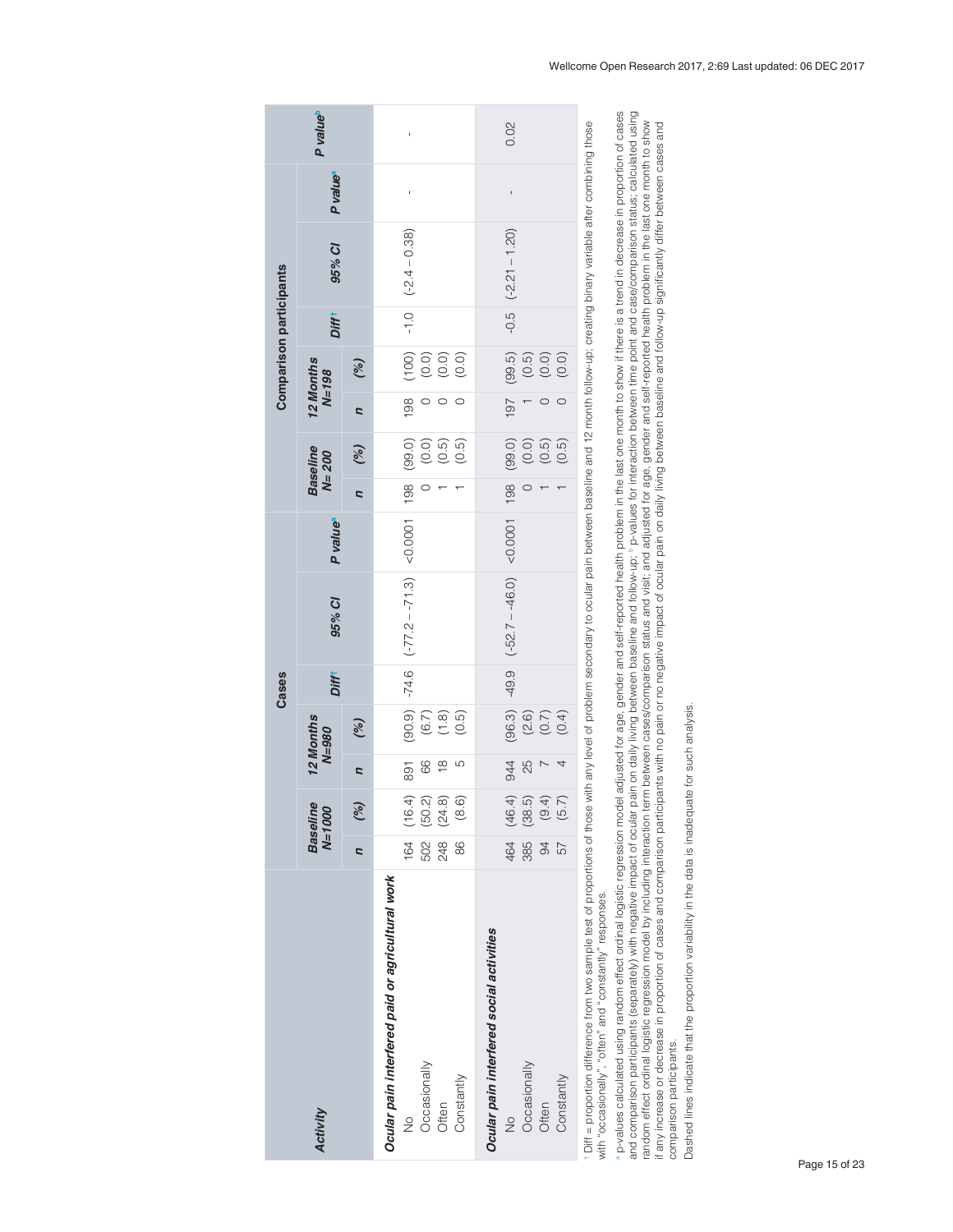## **Discussion**

The relationship between trachoma and poverty is likely to be bidirectional, with poverty being both a cause and consequence of trachom[a4](#page-16-0) . Trichiasis can cause pain and visual impairment, which may limit participation in productive activity and execution of tasks, resulting in disability. In settings similar to this study, engagement in non-paid household, outdoor and agricultural activities make a substantial economic contribution to household wealth. In fact, participation in non-paid or non-monetized household and outdoor activities is estimated to make a \$16 trillion "invisible" monetary contribution to global economic output and between 20% and 60% of national GDP in some regions<sup>9,18</sup>. Women, who are three times more affected by TT than men, undertake most of the unpaid household and care work<sup>[8](#page-16-0)</sup>. Here we explored whether TT surgery improves participation in and performance of activities.

Overall, there was little evidence of a major change in the proportion of people participating in a wide range of daily task and social activities. This might be anticipated for a number of reasons. Firstly, most of these activities are necessary for and intrinsic to life in the communities from which the participants live. People with trichiasis still need to do most of these activities, despite their disability. Secondly, within a household a particular activity might be the responsibility of specific family members. Therefore, the TT case that had not being doing that particular activity at baseline might not necessarily take over that task from someone else after surgery.

The key changes we found were in how able cases were to perform the activities they were already engaged in. Performing productive activities without difficulty or assistance increases independence and productivity, which will potentially have a considerable social return and reduce financial strains on the household, through increased contributions. We found strong evidence that trichiasis surgery, regardless of change in vision, could have a major effect on improving functioning and performance in productive and leisure activities.

Firstly, trichiasis surgery significantly improved the ability of trichiasis cases to perform productive activities without difficulty. At baseline, the proportion of cases performing paid work, productive household and outdoor agricultural activities without any difficulty ranged between 16% and 51%. These increased to between 33% and 66% one year after trichiasis surgery. In contrast, comparison participants reported little difficulty with tasks, and this proportion was largely unchanged. The largest improvements were seen in the ability to execute agricultural activities, such as processing agricultural products (66%) and farming (63%). Increased capacity to perform agricultural activities can increase agricultural productivity, which is a major driver for improved food security and human development in sub-Saharan Africa<sup>19</sup>. Our study findings were consistent with findings of a study conducted in Southern Ethiopia which measured the physical functioning of trichiasis patients before and six months after surgery<sup>[7](#page-16-0)</sup>. In this earlier study, at baseline  $61.1\%$  of trichiasis cases reported difficulty in physical functioning including performing day-to-day farming activities. However, six months after trichiasis surgery, the percentage of participants reporting difficulty in physical functioning reduced to 32.6%.

Moreover, executing an activity without difficulty is critical, as it has a positive effect on both physical and mental wellbeing, thereby improving quality of life<sup>[9](#page-16-0)</sup>. A qualitative study in Niger found that women affected by TT were not able to help or care for their families and have diminished spirit and social status<sup>20</sup>. However, TT surgery substantially improved their quality of life and social reintegration $20$ . In our study, the proportion of trichiasis cases attending ceremonies, social meetings and relaxing activities without any difficulty increased by more than 22%, indicating the holistic positive effect trichiasis surgery has on the social integration and the day to day lives of people affected by trichiasis. This in turn would have a broader positive impact in building self-esteem or a sense of dignity through engagement in society and income generating activities.

Although the greatest increase in some of the activities was reported by those with improved vision, the improvement in executing most of the productive tasks without difficulty was apparent even among trichiasis cases who had not experienced an improvement in vision, suggesting that treating the pain caused by trichiasis through surgery can improve the ability to perform tasks. Similarly, the improvement in executing most of the productive tasks without difficulty was seen even among cases who had recurrent TT. This is probably related to the fact that most of the recurrent trichiasis is caused by few lashes (more than 90% had minor recurrent TT) that are probably less likely to impend the ability to execute an activity<sup>13</sup>. On the other hand, recurrent TT was associated with persistent ocular pain, which in turn was associated with less participation in productive activities following surgery. Higher frequency of reported pain and increasing interference in productive and social activities was significantly associated with baseline TT severity, indicating that trichiasis severity greatly determines the functional capabilities of TT cases. These data together suggest that prompt and high quality TT surgery provides considerable economic and social benefits to patients with severe TT.

Secondly, we found that trichiasis surgery improved the ability of operated individuals to perform productive activities without assistance. One year after trichiasis surgery, the proportion of trichiasis cases performing productive activities without assistance significantly improved by about 6% to 17% from the baseline. The proportion of TT cases who could execute productive activities such as animal rearing and farming without any kind of assistance increased by 38% and 23%, respectively. This increment was found even without improved visual acuity and regardless of the presence of recurrent TT. The reduced need for assistance would be expected to lead to increased productivity of the individuals, as well as less time spent by other household members supporting them, leading to time being released to engage with other activities. Both elements are anticipated to contribute to a reduction in household poverty.

Thirdly, there is evidence that reducing ocular pain through trichiasis surgery improves engagement in productive paid and agricultural activities. At baseline we found that trichiasis cases suffered from ocular pain, which was reported to interfere with their personal care, sleep and social participation. It also affected perceived involvement in productive household, paid or agricultural activities, suggesting that trichiasis pain contributes to disability and impedes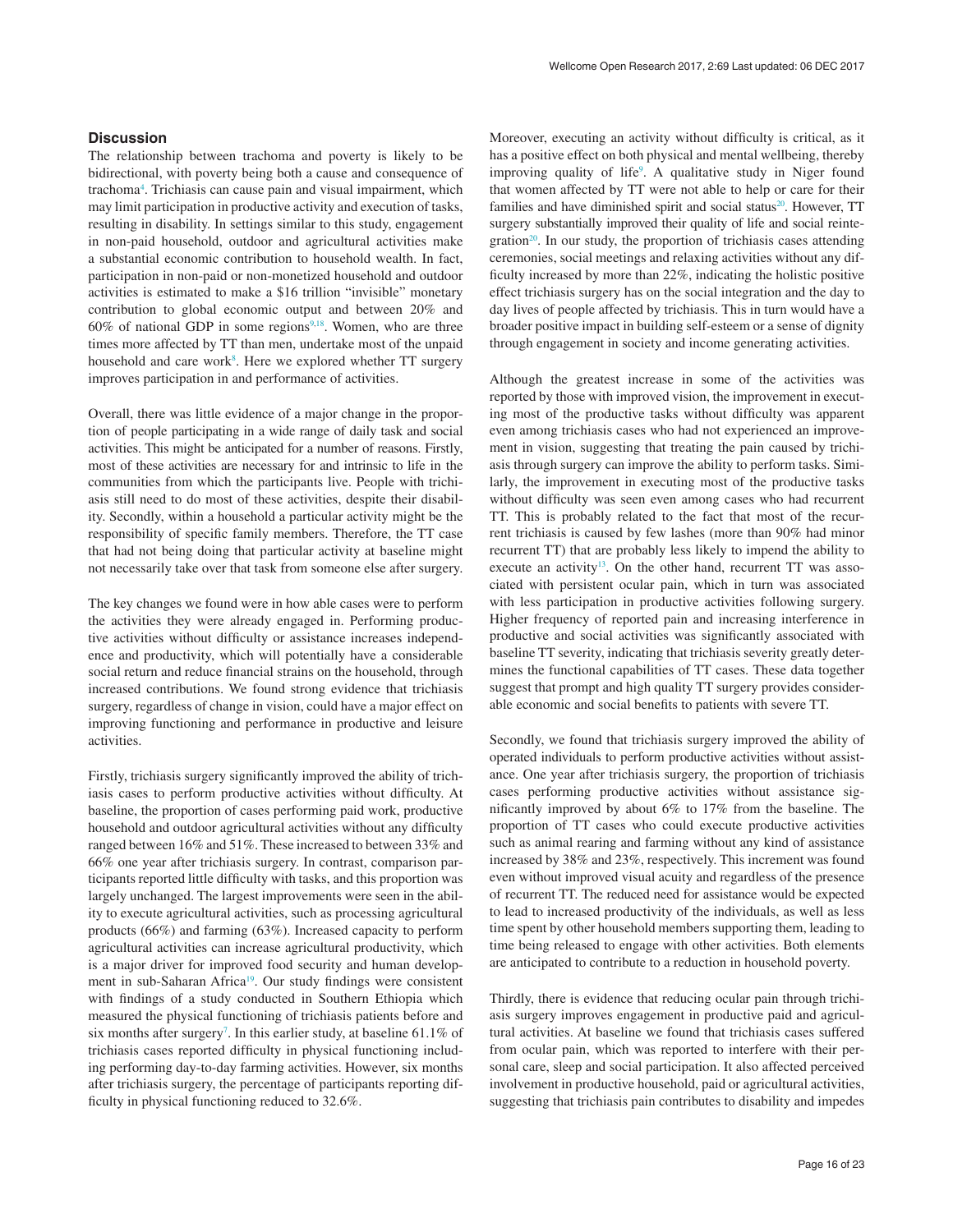<span id="page-16-0"></span>productivity. One year after trichiasis surgery, the frequency of ocular pain interfering in productive activities markedly reduced, and the proportion of trichiasis cases that reported ocular pain interfering with productive activities significantly reduced by more than two thirds. Similar results have been reported in a longitudinal study, in which the proportion of trichiasis cases with pain and discomfort reduced by more than 90% six months after trichiasis surgery<sup>7</sup>.

This study is the first large comparative longitudinal study to measure the impact of trichiasis surgery on participation, difficulty and assistance needs of people living with trichiasis on a wide range of productive and leisure activities. The same interviewers collected data at both baseline and follow-up to ensure questionnaires were administered in a standard way. The study has a number of limitations. The interviewers were not masked to the trichiasis status of the participants. We cannot exclude the possibility of response bias. In an earlier report, more than 90% of the cases in this study reported satisfaction with the outcomes of TT surgery<sup>13</sup>. In low-income settings such as this study's area, participation in productive activities would be affected by seasonality of activities. The baseline and 1-year follow-up data were collected during the same time of the year: the dry season when communities are less engaged in productive activities and more engaged in leisure activities compared to other times of the year. This might explain the lack of difference in the proportion of both cases and comparison participants engaged in most of the productive activities between baseline and follow-up. Activity participation, difficulty and assistance were measured through self-report. Time spent in different activities was not measured, as pilot studies demonstrated difficulty estimating and recalling this. The pain impact questionnaire was not a standardized tool, but was developed to be locally relevant through community focus group discussion.

#### **Conclusions**

There was strong evidence that TT surgery improves the ability of TT cases in executing productive and leisure activities. TT surgery substantially increased the proportion of patients who perform productive and leisure activities without difficulty and assistance. Trichiasis surgery effectively treated ocular pain and discomfort, which in turn improved engagement in productive paid and agricultural activities. These data together suggest that trichiasis surgery could have a major effect in improving productivity and contributing to household income and wealth. An unprecedented effort is under way to scale-up trichiasis surgical programmes. Providing prompt surgical intervention to prevent visual loss will also improve overall socio-economic engagement of affected individuals and contribute to the wealth of affected communities.

#### **Data availability**

This study is a collaboration between the Amhara Regional Health Bureau, The Carter Center Ethiopia, and LSHTM. The Amhara Regional Health Bureau requires that all data sharing requests are reviewed and approved by them. Data is available to any researcher under reasonable request. To facilitate the data access process, please contact: [ethics@lshtm.ac.uk](mailto:ethics@lshtm.ac.uk), who will provide guidance for accessing the data from the Amhara Regional Health Bureau.

#### Competing interests

No competing interests were disclosed.

#### Grant information

This work was supported by the Wellcome Trust [098481].

*The funders had no role in study design, data collection, data analysis, data interpretation, or writing of the report.*

#### Acknowledgments

We thank the trachoma control program in Amhara National Regional State of Ethiopia, which is collaboration between the Regional Health Bureau and the Lions-Carter Center SightFirst Initiative; the research team in Bahirdar, Amhara Region which did the entire field work of the study; the study participants, West Gojam Zone Health Office and the respective Woreda Health Offices, and Mecha Woreda Administration Office.

#### **References**

- 1. Pascolini D, Mariotti SP: **Global estimates of visual impairment: 2010.** *Br J Ophthalmol.* 2012; **96**(5): 614–8. **[PubMed Abstract](http://www.ncbi.nlm.nih.gov/pubmed/22133988)** | **[Publisher Full Text](http://dx.doi.org/10.1136/bjophthalmol-2011-300539)**
- 2. World Health Organization: **Global WHO alliance for the elimination of blinding trachoma by 2020. Progress report on elimination of trachoma, 2010.** Weekly Epidemiological Record. 2012; **87**: 161–8. **[Reference Source](http://www.who.int/trachoma/resources/who_wer8717/en/)**
- 3. WHO Alliance for the Global Elimination of Trachoma by 2020: **Eliminating Trachoma: Accelerating Towards 2020.** 2016. **[Reference Source](http://www.trachomacoalition.org/GET2020/)**
- 4. Habtamu E, Wondie T, Aweke S, *et al.*: **Trachoma and Relative Poverty: A Case-Control Study.** *PLoS Negl Trop Dis.* 2015; **9**(11): e0004228. **[PubMed Abstract](http://www.ncbi.nlm.nih.gov/pubmed/26600211)** | **[Publisher Full Text](http://dx.doi.org/10.1371/journal.pntd.0004228)** | **[Free Full Text](http://www.ncbi.nlm.nih.gov/pmc/articles/4657919)**
- 5. Frick KD, Melia BM, Buhrmann RR, *et al.*: **Trichiasis and disability in a trachomaendemic area of Tanzania.** *Arch Ophthalmol.* 2001; **119**(12): 1839–44. **[PubMed Abstract](http://www.ncbi.nlm.nih.gov/pubmed/11735797)** | **[Publisher Full Text](http://dx.doi.org/10.1001/archopht.119.12.1839)**
- 6. Woreta TA, Munoz BE, Gower EW, *et al.*: **Effect of trichiasis surgery on visual acuity outcomes in Ethiopia.** *Arch Ophthalmol.* 2009; **127**(11): 1505–10. **[PubMed Abstract](http://www.ncbi.nlm.nih.gov/pubmed/19901217)** | **[Publisher Full Text](http://dx.doi.org/10.1001/archophthalmol.2009.278)** | **[Free Full Text](http://www.ncbi.nlm.nih.gov/pmc/articles/4700533)**
- 7. Wolle MA, Cassard SD, Gower EW, *et al.*: **Impact of Trichiasis surgery on physical functioning in Ethiopian patients: STAR trial.** *Am J Ophthalmol.* 2011; **151**(5): 850–7. **[PubMed Abstract](http://www.ncbi.nlm.nih.gov/pubmed/21333268)** | **[Publisher Full Text](http://dx.doi.org/10.1016/j.ajo.2010.10.039)** | **[Free Full Text](http://www.ncbi.nlm.nih.gov/pmc/articles/3079795)**
- 8. Cromwell EA, Courtright P, King JD, *et al.*: **The excess burden of trachomatous trichiasis in women: A systematic review and meta-analysis.** *Trans R Soc Trop Med Hyg.* 2009; **103**(10): 985–92. **[PubMed Abstract](http://www.ncbi.nlm.nih.gov/pubmed/19362326)** | **[Publisher Full Text](http://dx.doi.org/10.1016/j.trstmh.2009.03.012)**
- 9. Untited Nations Development Programme: **Human Development Report: Work for Human Development.** New York, USA: UNDP; 2015. **[Reference Source](http://hdr.undp.org/sites/default/files/2015_human_development_report.pdf)**
- 10. World Health Organization: **Trachoma control: a guide for programme managers.** Geneva, Switzerland: World Health Organizationm, 2006. **[Reference Source](http://www.who.int/blindness/publications/tcm who_pbd_get_06_1.pdf)**
- 11. Habtamu E, Wondie T, Aweke S, *et al.*: **Impact of Trichiasis Surgery on Quality of Life: A Longitudinal Study in Ethiopia.** *PLoS Negl Trop Dis.* 2016; **10**(4): e0004627. **[PubMed Abstract](http://www.ncbi.nlm.nih.gov/pubmed/27078493)** | **[Publisher Full Text](http://dx.doi.org/10.1371/journal.pntd.0004627)** | **[Free Full Text](http://www.ncbi.nlm.nih.gov/pmc/articles/4831752)**
- 12. Grosh M, Glewwe P: **Designing household survey questionnaires for**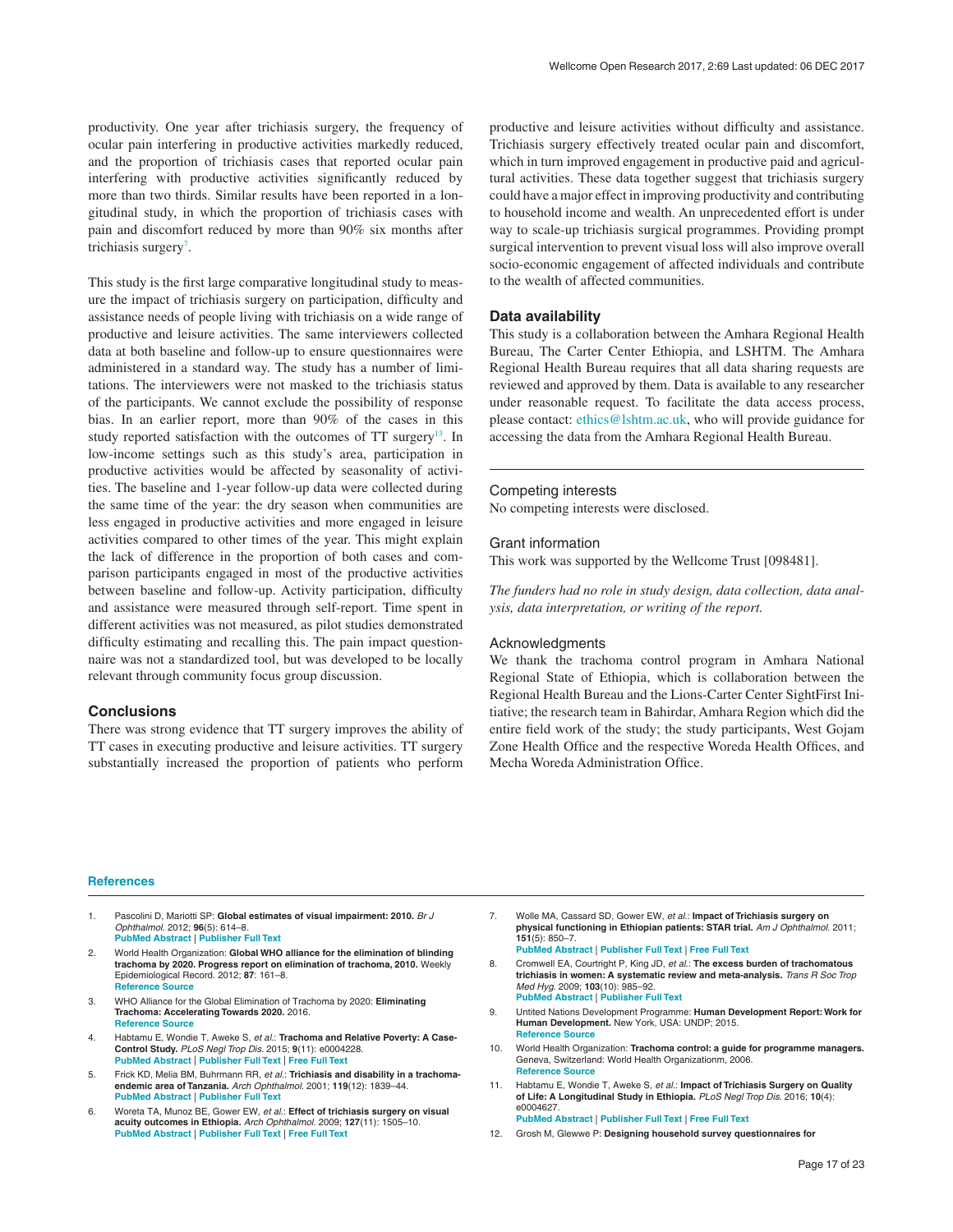<span id="page-17-0"></span>**developing countries: lessons from 15 years of the Living Standards Measurement Study.** World Bank Washington, DC; 2000. **[Reference Source](http://documents.worldbank.org/curated/en/452741468778781879/Volume-One)**

- 13. Habtamu E, Wondie T, Aweke S, *et al.*: **Posterior lamellar versus bilamellar tarsal rotation surgery for trachomatous trichiasis in Ethiopia: a randomised controlled trial.** *Lancet Glob Health.* 2016; **4**(3): e175–84. **[PubMed Abstract](http://www.ncbi.nlm.nih.gov/pubmed/26774708)** | **[Publisher Full Text](http://dx.doi.org/10.1016/S2214-109X(15)00299-5)** | **[Free Full Text](http://www.ncbi.nlm.nih.gov/pmc/articles/5075282)**
- 14. Habtamu E, Wondie T, Aweke S, *et al.*: **The Impact of Trachomatous Trichiasis on Quality of Life: A Case Control Study.** *PLoS Negl Trop Dis.* 2015; **9**(11): e0004254. **[PubMed Abstract](http://www.ncbi.nlm.nih.gov/pubmed/26598937)** | **[Publisher Full Text](http://dx.doi.org/10.1371/journal.pntd.0004254)** | **[Free Full Text](http://www.ncbi.nlm.nih.gov/pmc/articles/4657886)**
- 15. Habtamu E, Burton M: **Clearing the trichiasis backlog: experiences in Amhara, Ethiopia.** *Community Eye Health.* 2015; **28**(90): 38. **[PubMed Abstract](http://www.ncbi.nlm.nih.gov/pubmed/26692652)** | **[Free Full Text](http://www.ncbi.nlm.nih.gov/pmc/articles/4675267)**
- 16. Bastawrous A, Rono HK, Livingstone IA, *et al.*: **Development and Validation of a Smartphone-Based Visual Acuity Test (Peek Acuity) for Clinical Practice and**

**Community-Based Fieldwork.** *JAMA ophthalmology.* 2015; **133**(8): 930–7. **[PubMed Abstract](http://www.ncbi.nlm.nih.gov/pubmed/26022921)** | **[Publisher Full Text](http://dx.doi.org/10.1001/jamaophthalmol.2015.1468)** | **[Free Full Text](http://www.ncbi.nlm.nih.gov/pmc/articles/5321502)**

- 17. World Health Organization: **Trichiasis Surgery for Trachoma.** Geneva, Switzerland: World Health Organization, 2013. **[Reference Source](https://books.google.co.in/books?id=0bIXDAAAQBAJ&pg=PP3&lpg=PP3&dq=Trichiasis+Surgery+for+Trachoma.+Geneva,+Switzerland:+World+Health+Organization&source=bl&ots=9Z3C9y_nCc&sig=kFSHabcbfH-EcoRv4A5_mDS8tcA&hl=en&sa=X&ved=0ahUKEwjixI6h97XVAhXFrI8KHYGoCVwQ6AEISTAG#v=onepage&q=Trichiasis Surgery for Trachoma. Geneva, Switzerland: World Health Organization&f=false)**
- 18. Untited Nations Development Programme: **Human Development Report.** Chapter 4: Valuing women's work. New York, USA: UNDP; 1995; 87–98. **[Publisher Full Text](http://dx.doi.org/10.18356/17014fa3-en)**
- 19. Untited Nations Development Programme: **Africa Human Development Report 2012: Towards a Food Secure Future.** New York, USA: UNDP Regional Bureau for Africa (RBA); 2012. **[Reference Source](http://www.undp.org/content/dam/malawi/docs/general/Africa_HDR_EN_2012.pdf)**
- 20. Palmer SL, Winskell K, Patterson AE, *et al.*: **'A living death': a qualitative assessment of quality of life among women with trichiasis in rural Niger.** *Int Health.* 2014; **6**(4): 291–7. **[PubMed Abstract](http://www.ncbi.nlm.nih.gov/pubmed/25125577)**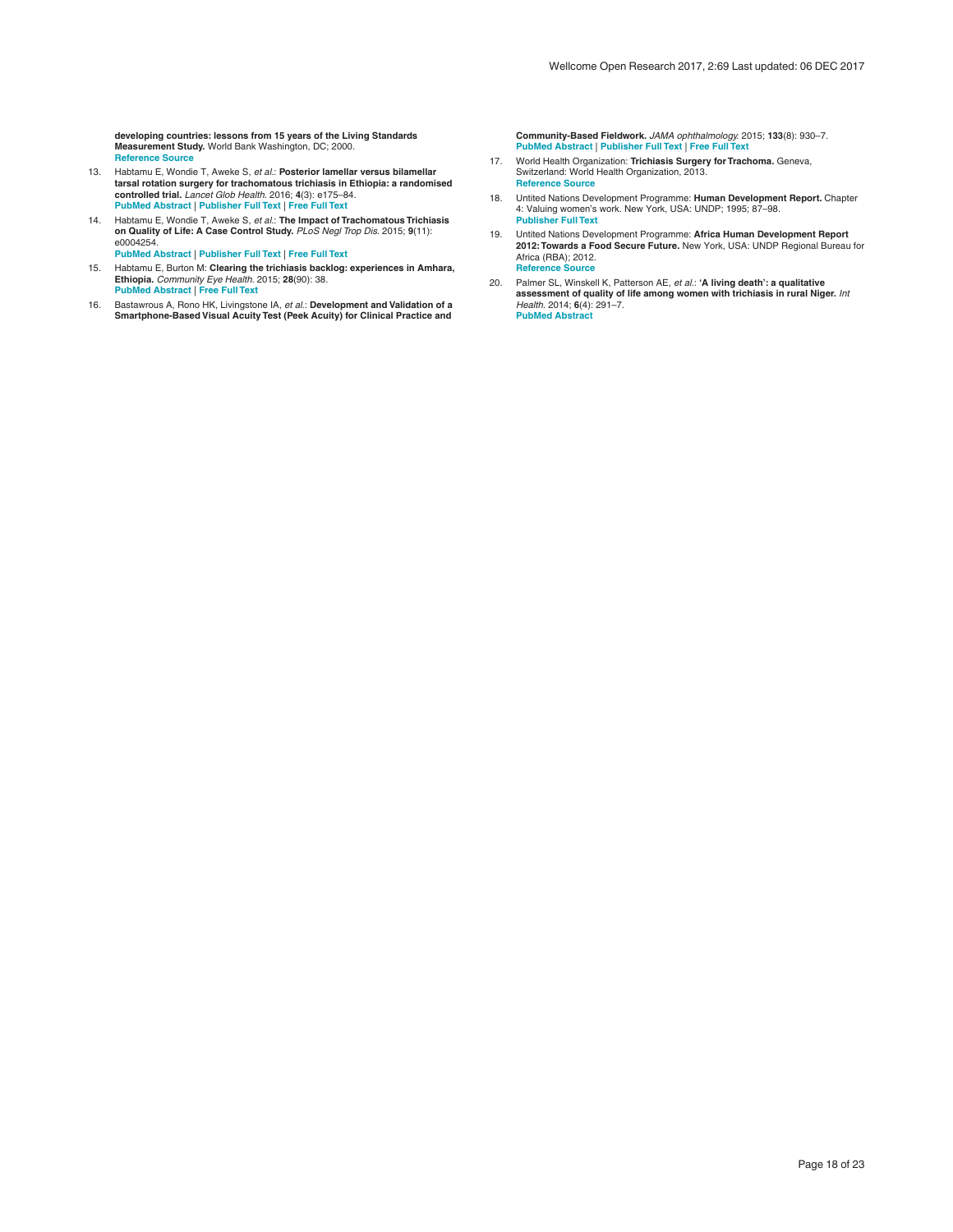# **Open Peer Review**

## **Current Referee Status:**

**Version 1**

Referee Report 13 November 2017

**doi:**[10.21956/wellcomeopenres.12849.r26704](http://dx.doi.org/10.21956/wellcomeopenres.12849.r26704)

## **Charlotte Hanlon** 1,2

<sup>1</sup> Department of Psychiatry, School of Medicine, College of Health Sciences, Addis Ababa University, Addis Ababa University, Ethiopia

 $2$  Health Service and Population Research Department, Centre for Global Mental Health, Institute of Psychiatry, Psychology and Neuroscience, Kings College London, London, UK

This is well-conducted study which addresses an important research question, examining the impact of trichiasis surgery on daily living in a rural subsistence farming setting in Ethiopia. The methods are clearly presented and the measures appear to have captured relevant aspects of rural life. The analyses are appropriate. The authors are to be congratulated for conducting such a rigorous study. I only have minor comments for the authors to consider.

- 1. The term 'leisure' does not seem fully appropriate for this setting, where most of the 'leisure' activities are social obligations which people need to fulfill in order to maintain bonds of reciprocity. The domain is extremely important, but perhaps 'social activities' would be a more accurate descriptor.
- 2. It is very interesting that participation in activities did not distinguish cases and the comparison participants, but only level of difficulty in engaging in those activities. This underlines the importance of using measures that capture level of difficulty as well as participation, a point which might be worth emphasizing.
- 3. One of the most interesting findings is that improvement in visual acuity was not associated with improved capacity to carry out activities without difficulty or needing assistance. I was not clear why you used a different type of analysis to look at the effect of pain (and not the same as the analysis used for recurrence of trichiasis). I also thought this could be an area where you might want to recommend further study, for example, to explore how depression might mediate some of the disability associated with pain (and may not be immediately reversible when pain is alleviated + may cause additional suffering and disability) – comorbid depression is common in most chronic disorders, especially when associated with pain, and has been shown to contribute to a greater proportion of disability than the physical health condition.
- 4. There were a lot of statistical comparisons and so the chance of type 1 error might need to be mentioned, although the consistent pattern of associations was convincing.
- 5. There is a typo page 16, column 2, para 2, half-way down 'impend' should be 'impede'.

**Is the work clearly and accurately presented and does it cite the current literature?**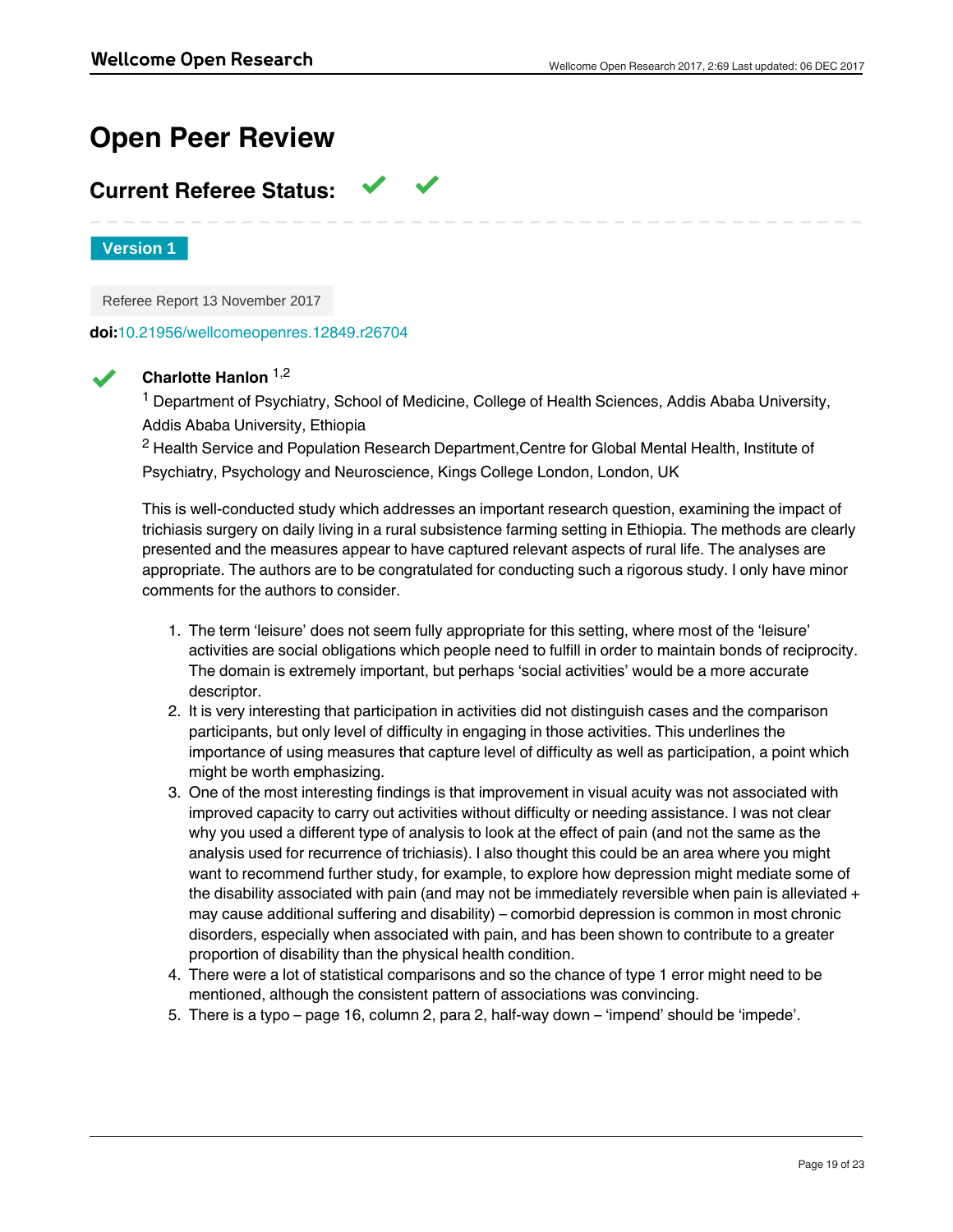**Is the work clearly and accurately presented and does it cite the current literature?** Yes

**Is the study design appropriate and is the work technically sound?** Yes

**Are sufficient details of methods and analysis provided to allow replication by others?** Yes

**If applicable, is the statistical analysis and its interpretation appropriate?** Yes

**Are all the source data underlying the results available to ensure full reproducibility?** Yes

**Are the conclusions drawn adequately supported by the results?** Yes

*Competing Interests:* No competing interests were disclosed.

*Referee Expertise:* Epidemiology, global mental health and chronic disorders

**I have read this submission. I believe that I have an appropriate level of expertise to confirm that it is of an acceptable scientific standard.**

## Author Response 22 Nov 2017

**Esmael Habtamu Ali**, London School of Hygiene & Tropical Medicine, UK

Many thanks for your thoughtful review. You have raised very important points in your comments. Please kindly see below the point by point response we have given to each of your comments.

1) We agree with your comment that the leisure activities category consists of mostly social activities. However, "Leisure activities" is the term used in the 'Stylised Activity List' tool developed for the World Bank Living Standard Measurement Survey (the tool we used to collect the data) to categorise those activities.

We have amended the "Leisure activities" term into "Leisure/Social activities" wherever this occurred throughout the manuscript to address this comment.

2) Thank you for pointing this out. We completely agree. We have added the following sentence on page 16, first column, paragraph 2, line 7.

*"This implies that measuring participation alone would not capture the negative effects of trachoma and other NTDs on functioning and daily living, and tools that can capture the level of difficulty and amount of assistance required in executing an activity should be used".* 

3) The aim of the pain data analysis was to show the effect of trichiasis surgery on alleviating pain, and the effect of this on daily living. Our data showed that TT surgery significantly reduces pain, and even where there was pain after trichiasis surgery, the frequency of that pain was reduced

significantly after trichiasis surgery, which in turn has a positive effect on sleep and participation in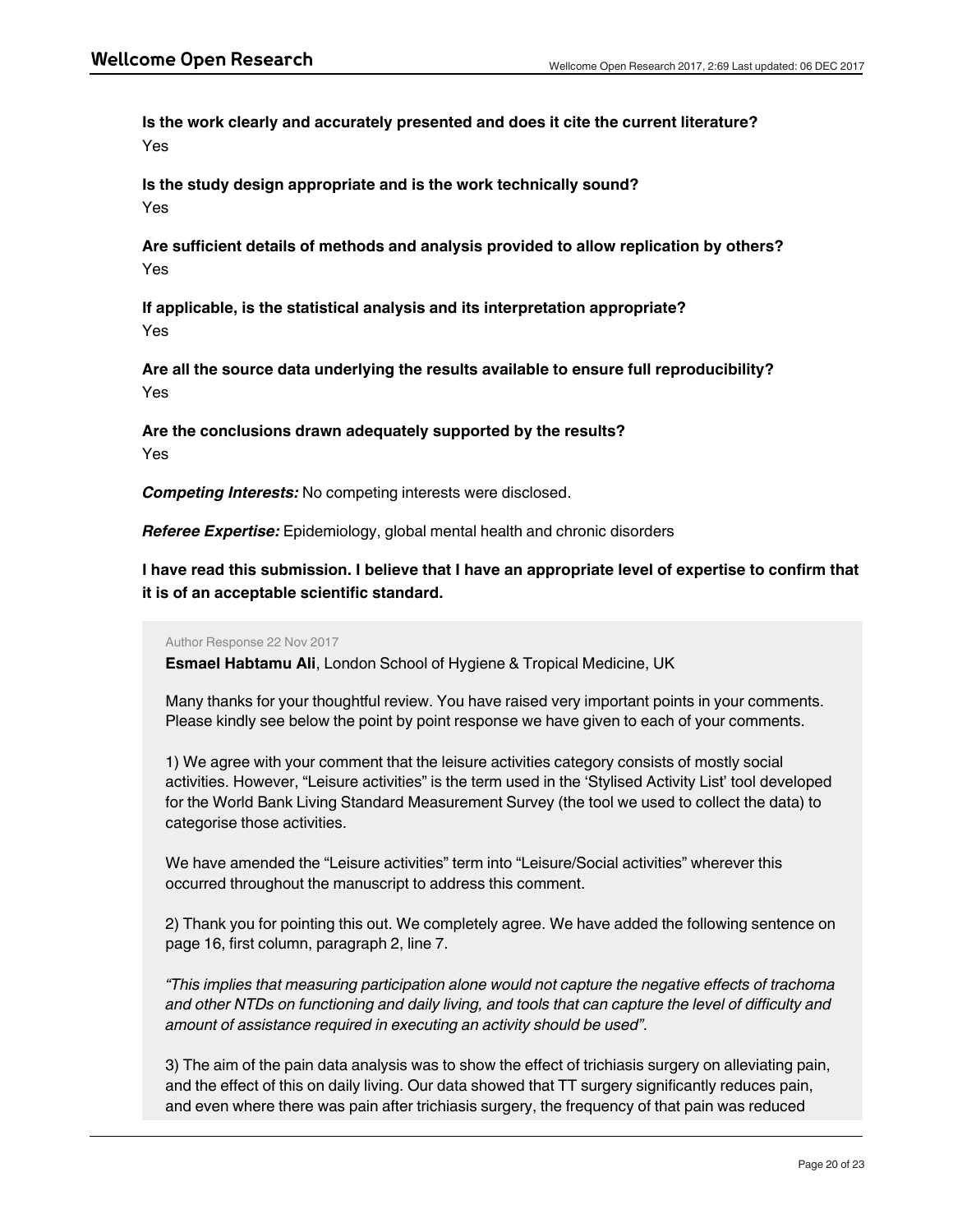significantly after trichiasis surgery, which in turn has a positive effect on sleep and participation in productive and social activities. This is the reason why we do not want to analyse the pain data as binary (was it present? YES/NO) as we did for the recurrence data, but rather as ordered categorical data.

If we clearly understood your point on depression and pain, our data suggest that surgery alleviates ocular pain markedly, which might also suggest pain associated depression might be relieved. However, we agree that further studies are needed to elicit this association, and have discussed what you have mentioned in your comment. We have included the following sentences on page 17, first column, at the end of the first paragraph.

*"Chronic pain may lead to depression and other mental disorders. Alleviating the ocular pain through surgery might also have a positive effect in improving mental health. Further studies are needed to explore the effect of trachomatous trichiasis and its surgical management on mental health of affected individuals".* 

4) We have included the following sentence on page 17, first column, at the end of paragraph 2.

*"Type I error is possible from multiple comparisons".* 

5) Thank you for picking this up. This is now corrected to "impede".

*Competing Interests:* No competing interests were disclosed.

Referee Report 09 October 2017

**doi:**[10.21956/wellcomeopenres.12849.r25861](http://dx.doi.org/10.21956/wellcomeopenres.12849.r25861)



## **Muhammad Mansur Rabiu**

Consultant, Noor Dubai Foundation, Dubai, United Arab Emirates

The study is a well-designed and conducted research that adds to the increasing evidence of the benefit of lid survey for trachomatous trichiasis beyond the possible improvement of vision and prevention of visual deterioration.

However, one aspect of the article that highlights some limitation of the study is the fact that the Interviewers that collected the data were not masked to the cases and control groups. Probably, a possible approach may be to have had the interviews for both the cases and comparison groups in the health facilities with interviewers conducting the interview behind a screen so that they cannot see the faces of the cases and control ( as cases of trachomatous trichiasis and even post-surgical cases can be recognized from their faces).

**Is the work clearly and accurately presented and does it cite the current literature?** Yes

**Are sufficient details of methods and analysis provided to allow replication by others?**

**Is the study design appropriate and is the work technically sound?** Yes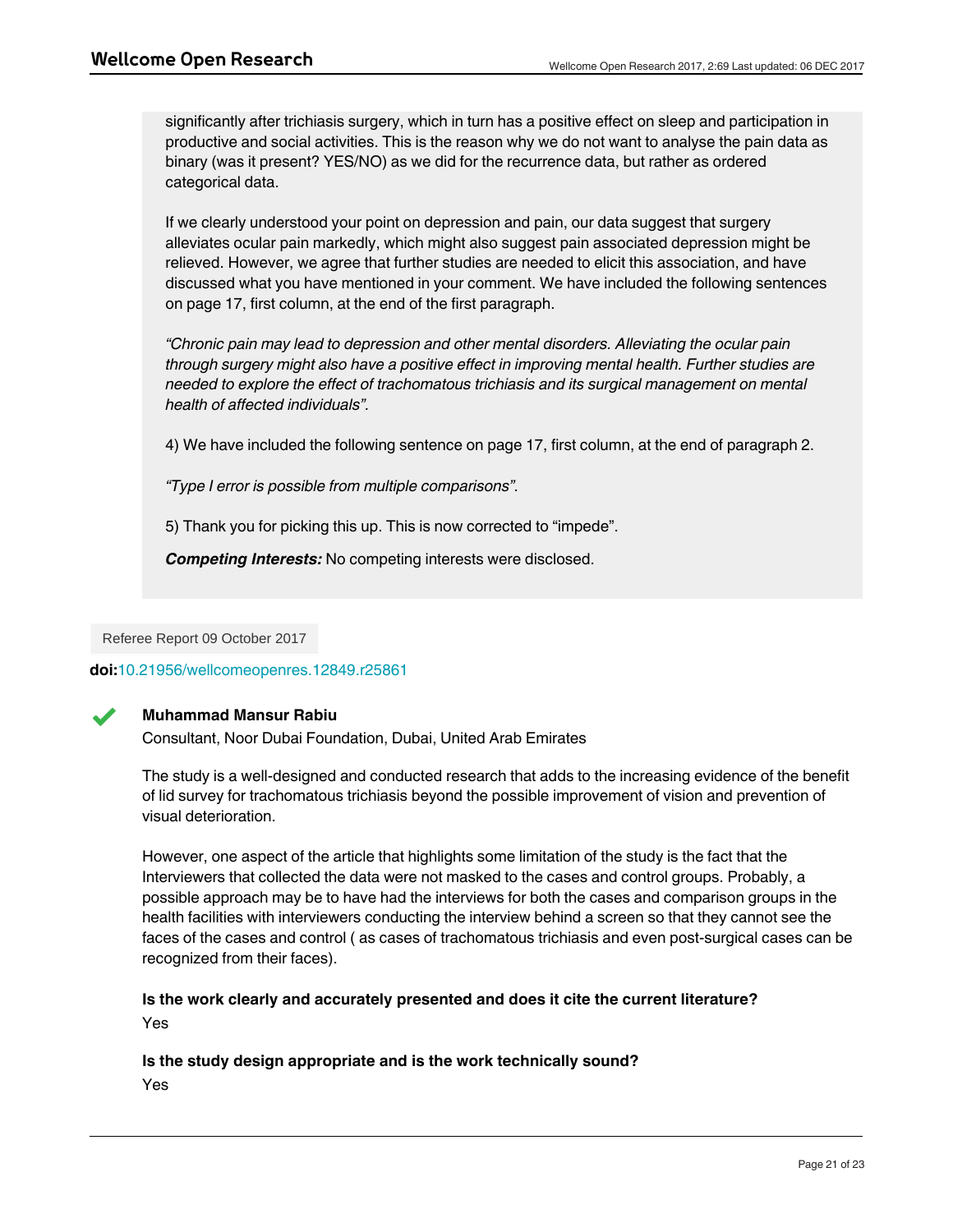**Are sufficient details of methods and analysis provided to allow replication by others?** Yes

**If applicable, is the statistical analysis and its interpretation appropriate?** I cannot comment. A qualified statistician is required.

**Are all the source data underlying the results available to ensure full reproducibility?** Yes

**Are the conclusions drawn adequately supported by the results?** Yes

*Competing Interests:* No competing interests were disclosed.

*Referee Expertise:* Public Health ophthalmology and trachoma control

**I have read this submission. I believe that I have an appropriate level of expertise to confirm that it is of an acceptable scientific standard.**

## Author Response 27 Oct 2017

**Esmael Habtamu Ali**, London School of Hygiene & Tropical Medicine, UK

Many thanks for your thoughtful review. You have highlighted an important potential limitation of this study. We agree with this and had indicated this to be a limitation of the study in the last paragraph of the discussion: *"The interviewers were not masked to the trichiasis status of the participants. We cannot exclude the possibility of response bias".*

We agree with the suggestion that interviewing both the cases and comparison groups in the health facilities with interviewers conducting the interview behind a screen would have reduced this risk of bias. However, this would not have been a practical option and we think would not have been culturally acceptable in this context. The comparison groups were recruited and followed at their homes while the cases were recruited at a health facility for the following two reason.

Firstly, this study was part of a larger, previously reported study where the household economic welfare of trichiasis cases and health controls (comparison participants) was compared and studied. Three methods were used to measure household economic welfare: (a) Collecting data on a broad set of asset-based wealth indicators and then relative household economic poverty was determined by principal component analysis (PCA, (b) Self-rated wealth, and (c) Peer-rated wealth. Most of the asset based wealth indicator data needs to be collected through observation which requires the data collectors to go to the houses of the cases and comparison participants at baseline and interacting with them which again might create a chance for the data collectors to recognise some of the participants from their answers even in an interview done behind a screen. In addition, the peer rated wealth data was collected through interviewing three peers of both the cases and the comparison participants, which again required visiting the villages of all participants.

Secondly, bringing the comparison groups to a health facility both at baseline and follow-up would have been logistically difficult. Trichiasis cases were mainly motivated to come to the health facility to receive surgical management for their trichiasis and for subsequent surgical follow-ups, while the comparison groups would not have such motivation.